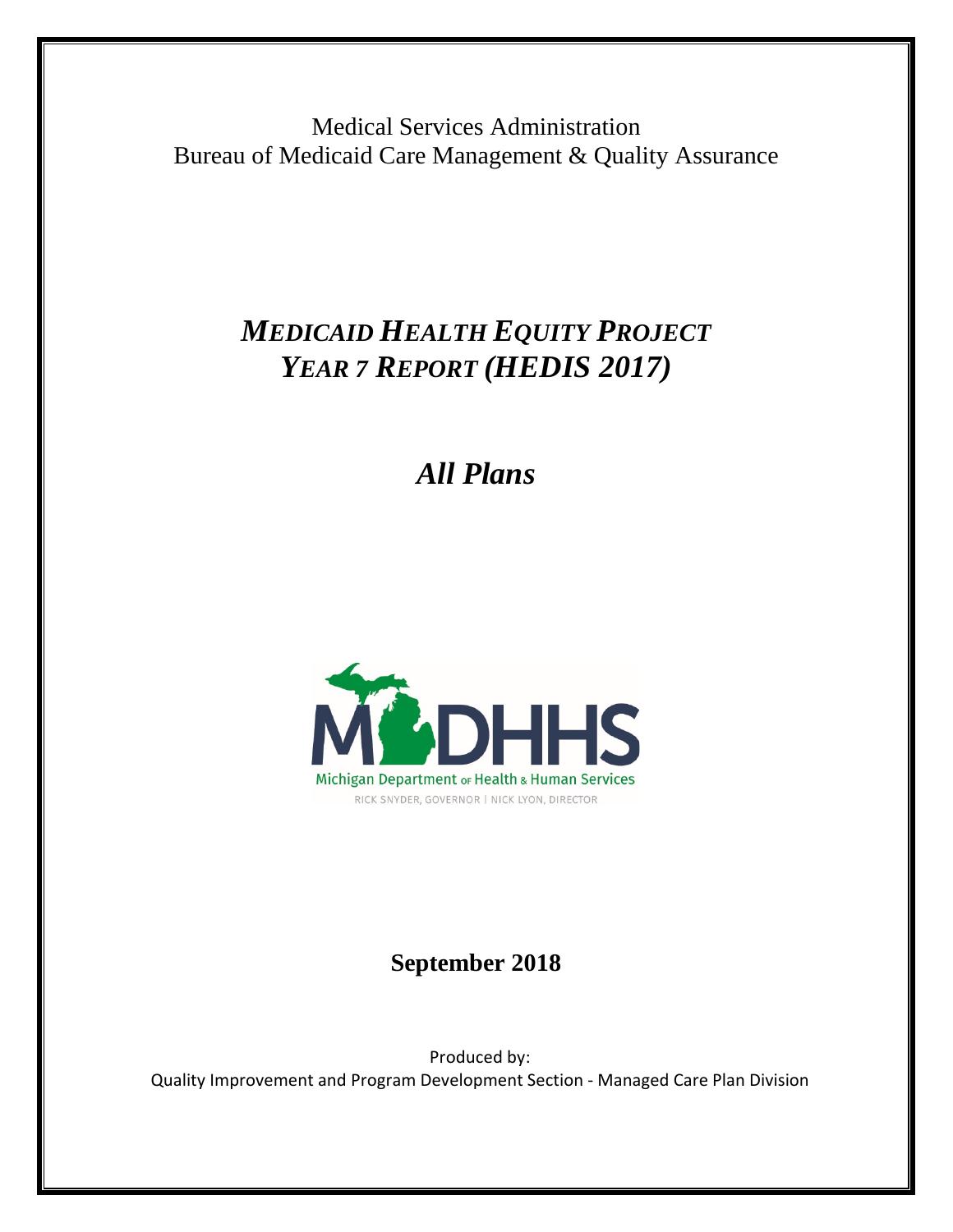## **Table of Contents**

## **Tables**

| Table 4: Summary Table - Difference from 2017 HEDIS National Medicaid                   |  |
|-----------------------------------------------------------------------------------------|--|
| 50th Percentile                                                                         |  |
|                                                                                         |  |
|                                                                                         |  |
|                                                                                         |  |
|                                                                                         |  |
|                                                                                         |  |
|                                                                                         |  |
|                                                                                         |  |
|                                                                                         |  |
|                                                                                         |  |
|                                                                                         |  |
|                                                                                         |  |
|                                                                                         |  |
|                                                                                         |  |
| Table 18: Rate Differences between White, African American, and Hispanic Populations 25 |  |
| Table 19: Change in Rate 2012-2017 for the White, African American, Hispanic and        |  |
|                                                                                         |  |
| Table 20: Index of Disparity for All Medicaid Managed Care Plans 2011-201731            |  |
|                                                                                         |  |

## **Figures**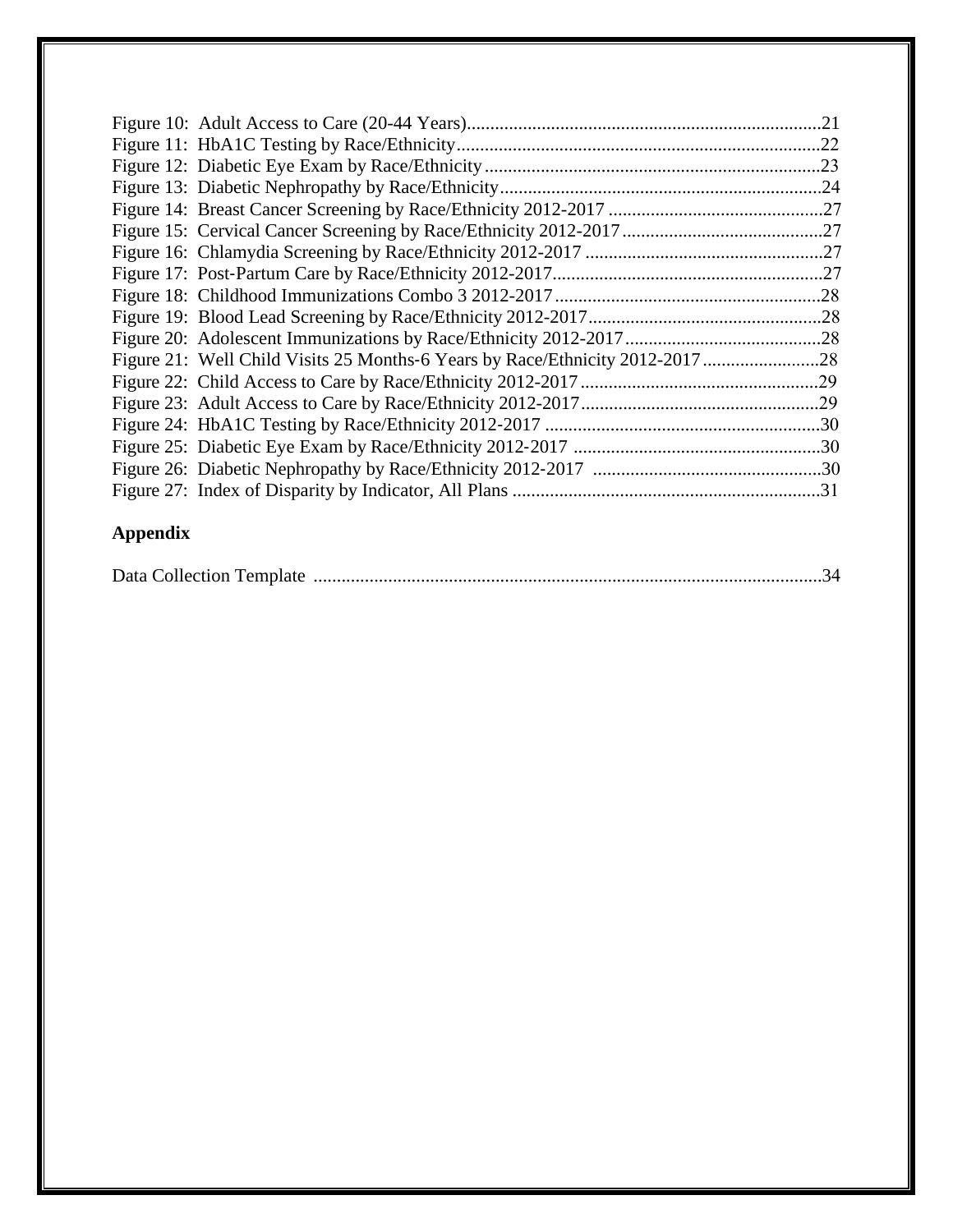## **Introduction**

Racial and ethnic disparities in healthcare and health outcomes exist in both publicly and privately funded health programs. Racial and ethnic minority populations experience worse outcomes than the general population for almost every health condition. The combined costs of these racial and ethnic health disparities and premature death in the United States between 2003 and 2006 were estimated by the Joint Center for Political and Economic Studies to be \$1.24 trillion. It is projected that eliminating these health disparities would have reduced direct medical care expenditures in the US by \$229.4 billion for the same time period<sup>[1](#page-3-0)</sup>. Michigan Medicaid has both an ideological and financial interest in determining what, if any, racial/ethnic disparities exist in the health care services we provide and/or the outcomes to beneficiaries.

This commitment to reducing disparities is also codified in federal and state law. Michigan Medicaid is required to monitor the quality and appropriateness of the healthcare services delivered by the eleven participating Medicaid Health Plans (MHPs) to the 2.2 million beneficiaries in their care<sup>[2](#page-3-1)</sup>. Both federal and state laws address the need to reduce racial/ethnic disparities in healthcare and outcomes. Federal regulations require that MHPs provide services "in a culturally competent manner to all enrollees, including those with limited English proficiency and diverse cultural and ethnic backgrounds."[3](#page-3-2) The Affordable Care Act (ACA) includes language that prohibits discrimination under any health program or activity that is receiving federal financial assistance<sup>[4](#page-3-3)</sup>. The ACA also includes improved federal data collection efforts by ensuring that federal health care programs collect and report data on race, ethnicity, sex, primary language, and disability status<sup>[5](#page-3-4)</sup>. On a state level, Michigan Public Act 653 of 2006 directs the Michigan Department of Health and Human Services (MDHHS) to develop strategies to reduce racial and ethnic disparities, including the compilation of racial and ethnic specific data including, but not limited to, morbidity and mortality<sup>[6](#page-3-5)</sup>.

## **Background on the Health Equity Project**

Disparities identification and reduction have been priorities for Michigan Medicaid for several years. In 2005, Michigan Medicaid participated in the Center for Health Care Strategies' Practice Size Exploratory Project (PSEP) where racial/ethnic disparities in a number of measures were identified by health plan, and by provider. Results were disseminated to health plans and to providers for their information. In 2008, Michigan Medicaid was awarded a grant by the Center for Health Care Strategies (funded by the Robert Wood Johnson Foundation) to participate in the three year, Reducing Disparities at the Practice Site Project. This project focused on six high volume Medicaid practices in Detroit/Wayne County and facilitated the introduction of the Patient Centered Medical Home (PCMH) into the practice. Diabetic-related HEDIS measures were tracked by race/ethnicity across time at the participating practices. Between 2008 and 2010, MHPs were required to conduct an annual Performance Improvement Project (PIP) specifically aimed at

<span id="page-3-0"></span><sup>&</sup>lt;sup>1</sup> LaVeist RA, Gaskin DJ, Richard P. The Economic Burden of health Inequalities in the United States.

Washington, DC: Joint Center for Political and Economic Studies; September 2009

<span id="page-3-1"></span><sup>2</sup> Performance Monitoring Report: Medicaid Managed Care: Composite – All Plans. Lansing, MI: Michigan Department of Health and Human Services. January 2017.

<span id="page-3-2"></span><sup>&</sup>lt;sup>3</sup> Balanced Budget Act of 1997. 42 CFR 438.206(e)(2). Cultural Considerations.<br><sup>4</sup> Patient Protection and Affordable Care Act, PUBLIC LAW 111-148, Sec. 1557

<span id="page-3-3"></span>

<span id="page-3-5"></span><span id="page-3-4"></span>

<sup>&</sup>lt;sup>5</sup> Patient Protection and Affordable Care Act, PUBLIC LAW 111–148, Sec. 4302<br><sup>6</sup> Michigan Compiled Laws, 2006 PA 653. Signed by Gov. Jennifer M. Granholm on January 8, 2006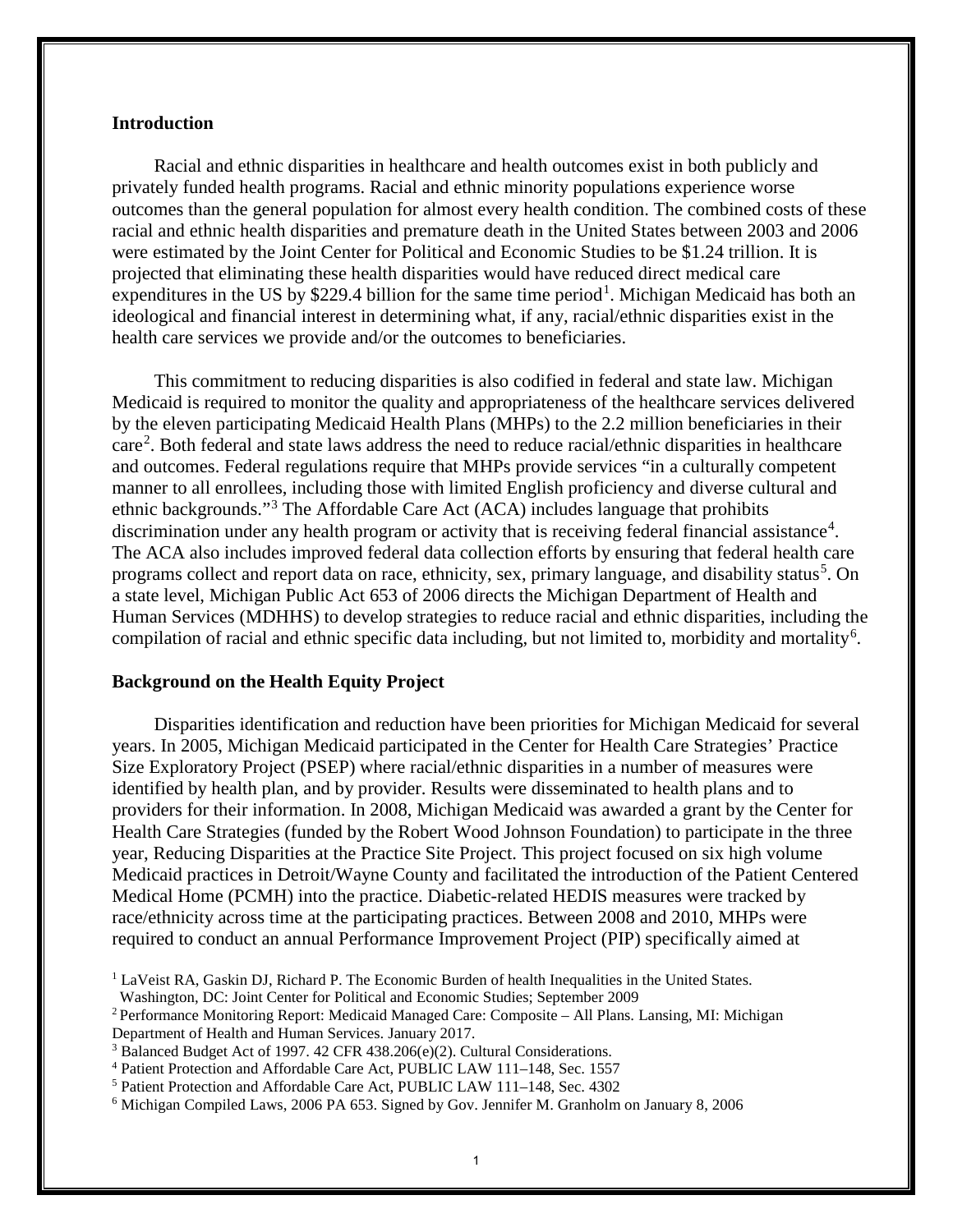reducing an identified disparity in one of their quality measures. The Medicaid Health Equity Project is the next step in the state's strategy to identify and reduce health disparities in Medicaid. Data was first collected in 2011, and has been systemically collected each year since.

In an effort to comply with federal and state law, and toward the goal of ensuring high quality healthcare for all Medicaid managed care beneficiaries, the Quality Improvement and Program Development Section of the Medicaid Managed Care Plan Division developed the Medicaid Health Equity Project. In early 2010, all Medicaid Health Plans were asked to participate in a series of conference calls to frame the problem of disparities in care and to plan the project. During those calls, Michigan Medicaid solicited MHPs for input and advice in the development of the methodology. A set of initial measures was agreed upon and specifications were developed. All Michigan MHPs submitted data in Year 1 (2011). These data were analyzed, and reported in both plan-specific and statewide reports. In Year 2 (2012), six additional measures were added for a total of 14 measures across four health domains and data were again submitted by all health plans. These have remained the annual project measures since then, with only one measure removed when it was retired. With the decision to collect and measure health disparity data came a commitment to address any gaps in care identified. A description of these efforts has also been included in the Discussion and Future Directions sections.

## **Methods**

As a means of measuring quality consistently across health plans, and to facilitate comparison across states, MHPs submit audited Health Effectiveness Data and Information Set (HEDIS) data to MDHHS for each measure that pertains to Medicaid covered benefits. Medicaid Health Plans also submit select HEDIS measures broken down by race/ethnicity to MDHHS. Medicaid Health Plans are provided a blank template to ensure consistency across all plan submissions (see Appendix C). Health plans used their audited HEDIS data to draw the initial numbers (total numerators and denominators), but the final data broken down by race/ethnicity is not audited. All template totals match totals reported in the HEDIS Interactive Data Submission System (IDSS). See Table 1 for a list of the HEDIS measures by health domain included in the Year 7 (HEDIS 2017) Report.

Race/ethnicity data are taken from Medicaid enrollment forms, which use self-identification to determine race and ethnicity. This information is shared with MHPs on the monthly eligibility file that transmits the new members assigned to their plan. Health Plans may also have supplementary systems in place to acquire and store this information (i.e. retrieving it from EMR systems in their provider network). However, the majority of these data are obtained during the Medicaid enrollment process and provided to the MHPs by MDHHS.

Measures were stratified for the following racial populations: American Indian/Alaska Native; Asian American/Native Hawaiian/Other Pacific Islander; African American; White and one ethnicity: Hispanic. Any reference to Hispanic was categorized into the Hispanic group and the numbers represented by the racial categories were assumed to be Non-Hispanic. Unknown or declined race/ethnicity is considered missing data for this analysis. The Other/Multiracial population was also categorized as race/ethnicity unknown due to the inconsistent use of this category across MHPs.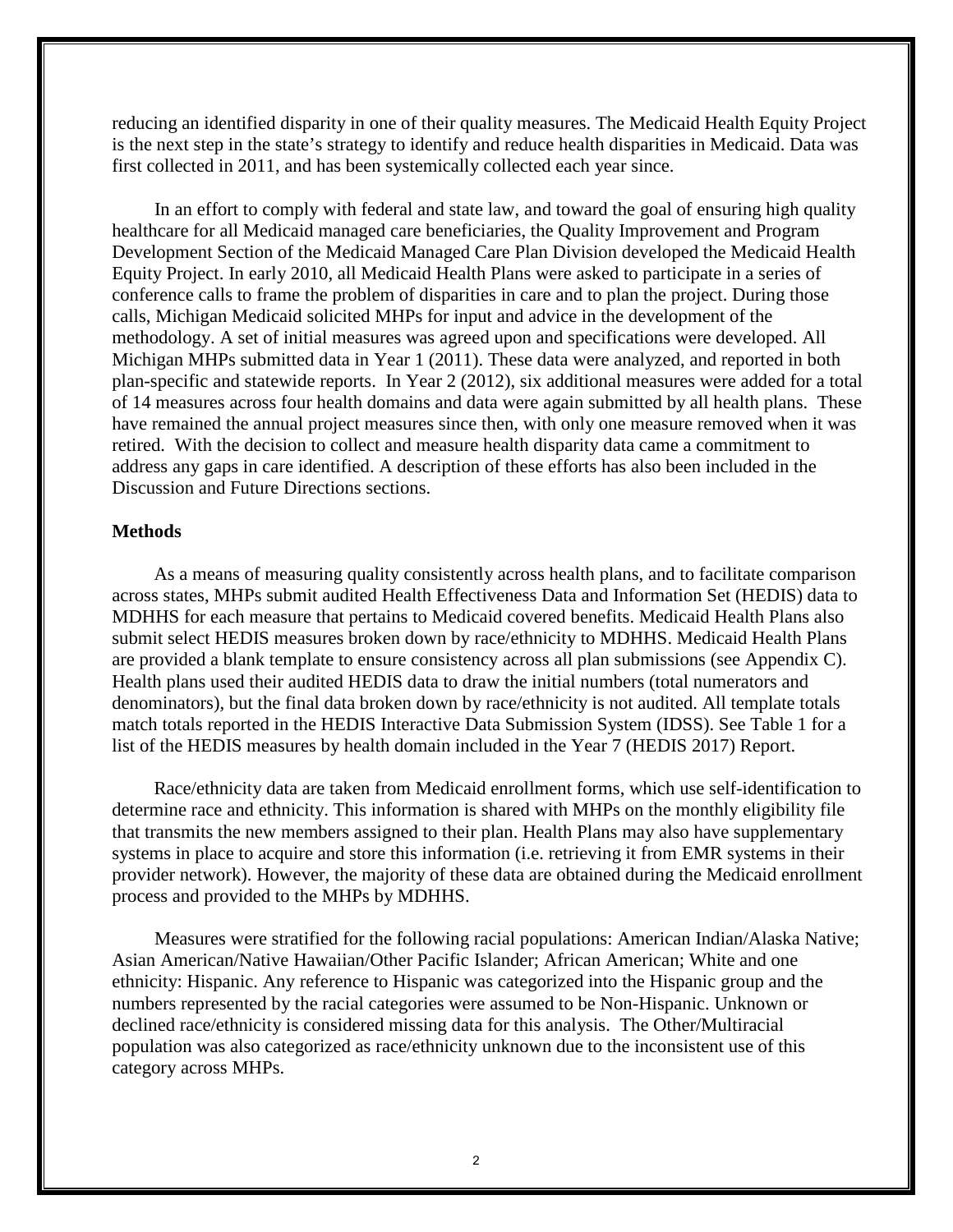Table 1. List of HEDIS measures used

| <b>Measures</b>                                                 | <b>Abbreviation</b> |
|-----------------------------------------------------------------|---------------------|
| <b>Women – Adult Care and Pregnancy Care</b>                    |                     |
| <b>Breast Cancer Screening</b>                                  | <b>BCS</b>          |
| <b>Cervical Cancer Screening</b>                                | <b>CCS</b>          |
| Chlamydia Screening in Women - Total                            | <b>CHL</b>          |
| Post-Partum Care                                                | <b>PPC</b>          |
| <b>Child and Adolescent Care</b>                                |                     |
| Childhood Immunizations - Combination 3                         | <b>CIS</b>          |
| Immunizations for Adolescents - Combination 1                   | IMA                 |
| Lead Screening in Children                                      | <b>LSC</b>          |
| Well Child Visits 3-6 years                                     | W34                 |
| <b>Access to Care</b>                                           |                     |
| Children and Adolescents' Access To PCP (25 Months-6 Yrs)       | CAP                 |
| Adults' Access to Preventive/Ambulatory Health Services (20-44) | AAP                 |
| <b>Living with Illness</b>                                      |                     |
| Comprehensive Diabetes Care - HbA1c Testing                     | CDC1                |
| Comprehensive Diabetes Care - Eye Exams                         | CDC <sub>2</sub>    |
| Comprehensive Diabetes Care - Medical Attention for Nephropathy | CDC3                |
| <b>Health Plan Diversity</b>                                    |                     |
| Race/Ethnicity Diversity of Membership                          | <b>RDM</b>          |

### *Data Analysis*

All HEDIS measures were calculated in accordance with specifications provided by the National Committee for Quality Assurance (NCQA).<sup>[7](#page-5-0)</sup> Data were considered insufficient and results were suppressed if:

- Those who received services was less than 5 (the numerator),
- Those who did not receive services was less than 5 (the remainder) and/or
- The population under consideration was less than 50 (the denominator).

### Pairwise Disparity

Pairwise disparities were measured between the non-white population of interest and the reference population were calculated for each racial/ethnic population for each HEDIS measure on the absolute and relative scales using the following formulas:

> Absolute Disparity = Non-White Estimate – Reference Estimate Relative Disparity = Non-White Estimate / Reference Estimate

<span id="page-5-0"></span>7 National Committee for Quality Assurance. 2016. HEDIS 2017 Volume 2: Technical Specifications for Health Plans. Washington, DC: National Committee for Quality Assurance.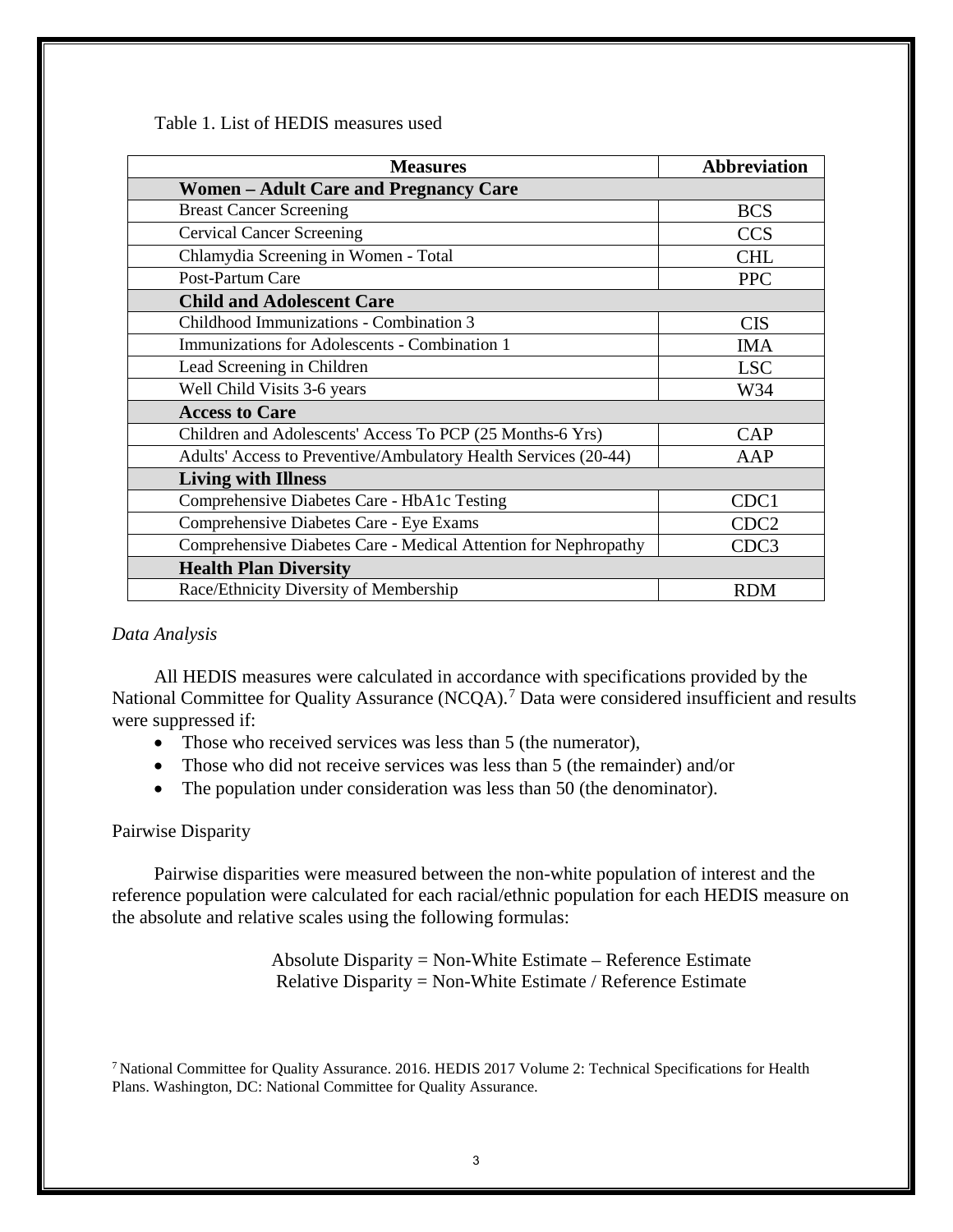The White population served as the reference group for all pairwise comparisons. This population is not exposed to racial/ethnic discrimination and any disparities from this population rate can be an indicator of the health effects of discrimination and racism.[8](#page-6-0) Two rates were determined statistically different at alpha=0.05. Confidence Intervals can be found in Table 21.

In Michigan, African American, Hispanic and White beneficiaries make up approximately 90% of the eligible population. Rates for these three populations were trended for 2012 – 2016. The rates were compared and graphed for the African American, Hispanic and White populations for thirteen measures. The measures for each year were declared statistically significantly different at alpha $=0.05$ .

## Population Disparity

Population Disparity describes how much disparity exists in the entire population for one indicator by combining the disparity experienced by all subgroups into one measure. For each indicator, population disparity was estimated with an Index of Disparity<sup>[9](#page-6-1)</sup> (ID), which describes average subpopulation variation around the total population rate.

$$
ID = (\sum |r_{(n)} - R| / n) / R * 100
$$
  
*r*= Subpopulation rate, R=Total population rate, n=number of subpopulations

ID is expressed as a percentage, with 0% indicating no disparity and higher values indicating increasing levels of disparity. An Index of Disparity which is less than 5% is considered a low level of disparity.<sup>7</sup>

## Limitations

The rates in this report may differ slightly from HEDIS rates published elsewhere in MDHHS documents. This report is based only on administrative data from Medicaid Health Plans, while other published HEDIS rates may be derived using hybrid methodology that allows for sampling and medical record abstraction.

### **Results**

## *Demographic Characteristics*

The demographic characteristics of the Michigan Medicaid Managed Care population by race/ethnicity are displayed in Table 2. Data for this table is drawn from the Race/Ethnicity Diversity of Membership and Enrollment by Product Line (Total) HEDIS measures. All individuals included were Medicaid eligible and enrolled in Medicaid Managed Care Organizations for at least 11 out of 12 months in the year data was collected. Approximately 53.98% of the population

<span id="page-6-0"></span>8 Michigan Health Equity Status Report, Focus on Maternal and Child Health: A joint report of the Practices to Reduce Infant Mortality through Equity Project and the Health Disparities Reduction and Minority Health Section. Lansing, MI: Michigan Department of Community Health 2013.

<span id="page-6-1"></span><sup>9</sup> Pearcy JN, Keppel KG. A summary measure of health disparity. Public Health Reports. 2002;117:273-280.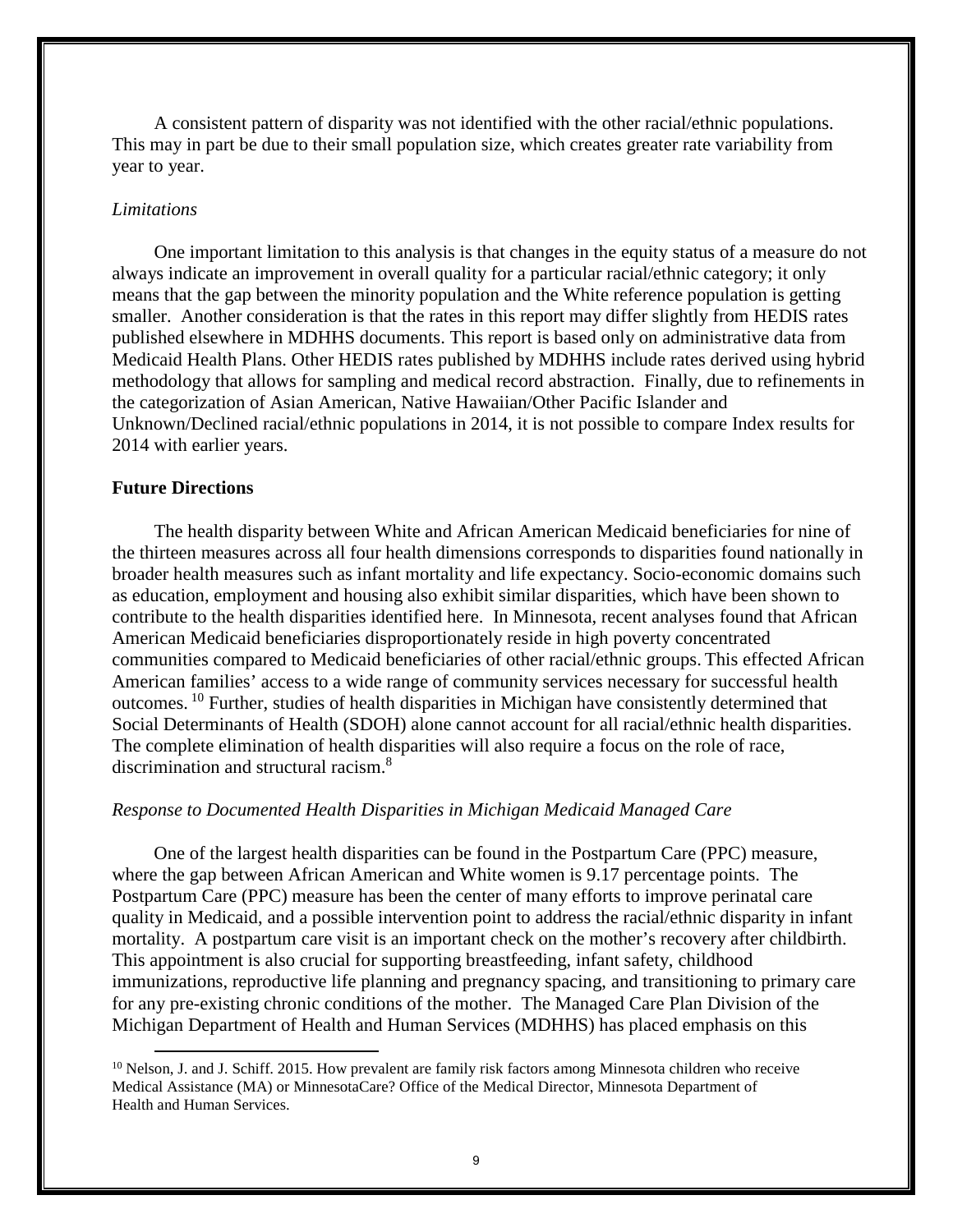measure for many years by incorporating it into multiple performance monitoring and incentive tools. However, performance on this measure and on narrowing the gap in care for postpartum women has been flat for many years, therefore new and innovative strategies are needed to address this disparity.

A new three year performance improvement project focused on reducing racial/ethnic health disparities in low birth weight will start in 2018 for Medicaid Managed Care in Michigan. The project will incorporate strategies to reduce disparities in the post-partum period. For FY 2018, the goal is to involve the MHPs, existing home visiting programs, and Community Health Worker (CHW) programs to address documented health disparities and health inequities.

MDHHS will continue to initiate additional health equity projects in the coming year. All Medicaid Health Plans were contractually required to develop a Health Equity Program with an annual work plan to narrow disparities. In 2016, MDHHS also began the application of health equity standards for Post-Partum Care (PPC) and Childhood Immunizations Combination 3 (CIS). Both of these measures have consistently had an index of disparity greater than 5%. Implementation of these standards will promote and reward efforts to narrow gaps in care particularly focusing on the disparate rates of care for the African American population. Medicaid Health Plans which achieve this health equity standard will be eligible for a performance bonus. These standards will continue in 2018.

Additionally, all Medicaid Managed Care Plans implemented a Performance Improvement Project to focus on narrowing the disparity in Chlamydia screening and improving access to treatment for sexually transmitted infections for both men (ages 16-18) and women (ages 16-24). These efforts began to show results in 2016 and a health equity standard for the Chlamydia Screening in Women – Total (CHL) measure will be added in 2018 to promote sustained effort towards this health disparity.

In 2018, MDHHS will also add health equity standards for two additional measures. These are the two access measures, Children and Adolescents' Access To PCP (25 Months-6 Yrs) (CAP) and Adults' Access to Preventive/Ambulatory Health Services (20-44) (APP). Social Determinants of Health can play a key role in access to services. Starting in 2016, Medicaid Health Plans were also contractually required to implement a Community Health Worker program in collaboration with community-based organizations to reduce barriers to care and address member's needs. These Community Health Worker programs will continue into 2018 with the intention of directing efforts to reduce health disparities and improve the health of all Michigan Medicaid beneficiaries through outreach, health promotion and promoting health literacy. Community Health Worker programs are also an excellent opportunity to connect individuals to community resources that help address social determinants of health.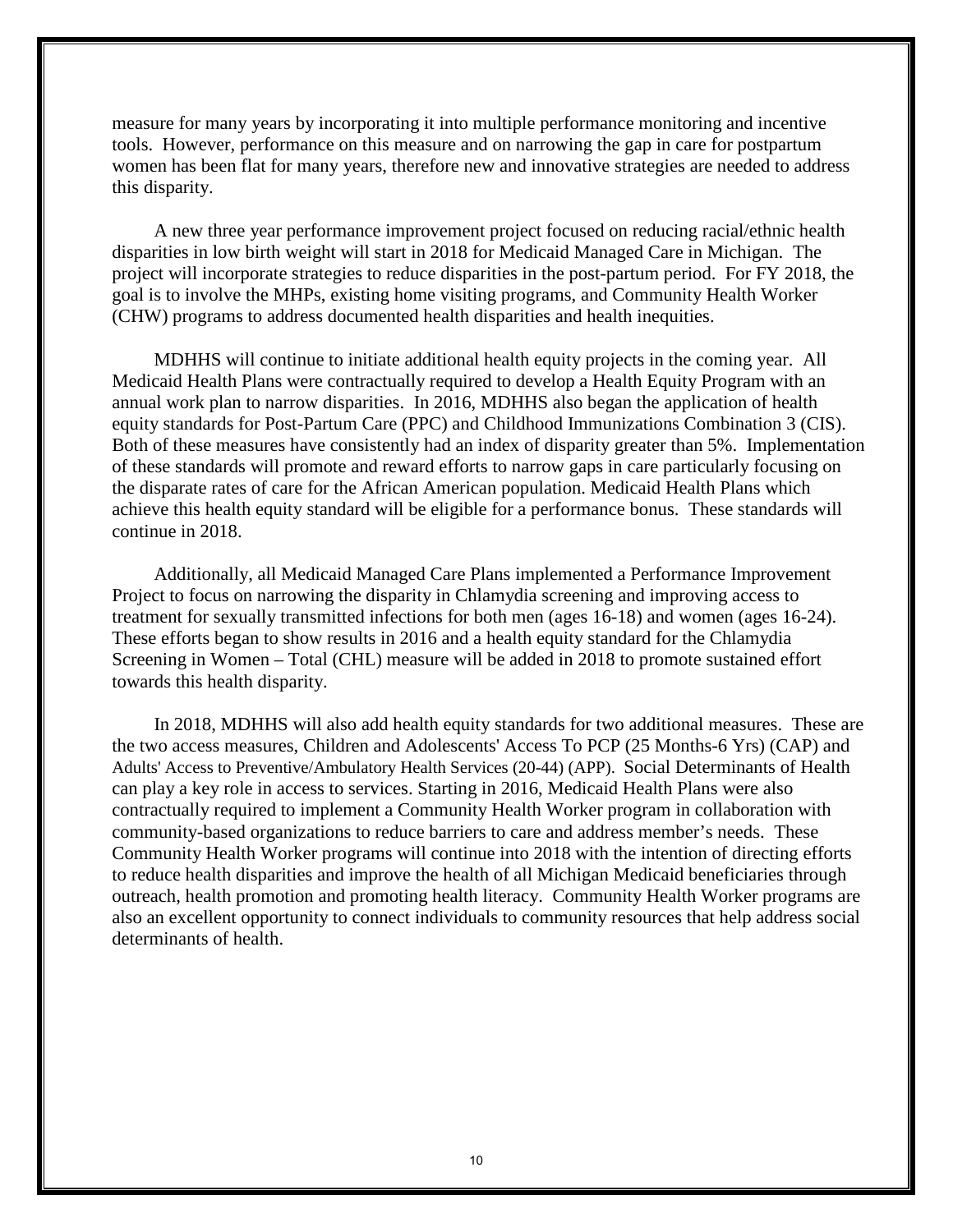#### **Health Equity SummaryMichigan Medicaid All Managed Care Plans**

#### **Table 3. Difference from Reference (White)**

| <b>Race/Ethnicity</b>          | <b>Breast</b><br>Cancer<br>Screening | Cervical<br>Cancer<br>Screening | Chlamydia<br>Screening in<br><b>Women - Total</b> | Post-Partum<br>Care | Childhood<br>Immuni-<br>zations<br>Combo 3 | Immunizations<br>for Adolescents -<br><b>Combination 1</b> | Lead<br>- Screening in<br>Children | <b>Well Child</b><br>Visits 3-6<br>Years | Children and<br>Adolescents'<br>Access To PCP Preventive/A<br>(25 Months-6<br>Yrs) | Adults'<br>Access to<br>mbulatory<br>Health<br>Services (20-<br>44) | Com-<br>prehensive<br><b>Diabetes</b><br>Care -<br>HbA1c<br><b>Testing</b> | Com-<br>prehensive<br><b>Diabetes</b><br>Care - Eye<br>Exams | Comprehensive<br>Diabetes Care -<br><b>Medical Attention</b><br>for Nephropathy |
|--------------------------------|--------------------------------------|---------------------------------|---------------------------------------------------|---------------------|--------------------------------------------|------------------------------------------------------------|------------------------------------|------------------------------------------|------------------------------------------------------------------------------------|---------------------------------------------------------------------|----------------------------------------------------------------------------|--------------------------------------------------------------|---------------------------------------------------------------------------------|
| American Indian/ Alaska Native | <b>NS</b>                            | <b>NS</b>                       | <b>NS</b>                                         | <b>NS</b>           | <b>NS</b>                                  | <b>NS</b>                                                  | <b>NS</b>                          | <b>NS</b>                                | <b>NS</b>                                                                          | <b>NS</b>                                                           | <b>NS</b>                                                                  | <b>NS</b>                                                    | <b>NS</b>                                                                       |
| Asian American                 | <b>NS</b>                            | Above                           | <b>NS</b>                                         | Above               | Above                                      | <b>NS</b>                                                  | Above                              | Above                                    | <b>NS</b>                                                                          | Below                                                               | Above                                                                      | <b>NS</b>                                                    | <b>NS</b>                                                                       |
| <b>African American</b>        | Below                                | Above                           | Above                                             | Below               | Below                                      | Below                                                      | Below                              | Below                                    | Below                                                                              | Below                                                               | Below                                                                      | Below                                                        | <b>NS</b>                                                                       |
| Hispanic                       | <b>NS</b>                            | Above                           | Above                                             | <b>NS</b>           | Above                                      | Above                                                      | Above                              | Above                                    | Below                                                                              | Below                                                               | <b>NS</b>                                                                  | <b>NS</b>                                                    | <b>NS</b>                                                                       |
| White                          | Reference                            | Reference                       | Reference                                         | Reference           | Reference                                  | Reference                                                  | Reference                          | Reference                                | Reference                                                                          | Reference                                                           | Reference                                                                  | Reference                                                    | Reference                                                                       |
| All Plan                       | <b>NS</b>                            | Above                           | Above                                             | Below               | Below                                      | <b>NS</b>                                                  | <b>NS</b>                          | Below                                    | Below                                                                              | Below                                                               | Below                                                                      | Below                                                        | <b>NS</b>                                                                       |

#### **Table 4. Difference from 2017 HEDIS National Medicaid 50th Percentile**

| <b>Race/Ethnicity</b>          | <b>Breast</b><br>Cancer<br>Screening | Cervical<br>Cancer<br>Screening | Chlamydia<br>Screening in<br>Women - Total | Post-Partum<br>Care | Childhood<br>Immuni-<br>zations<br>Combo 3 | <b>Immunizations</b><br>for Adolescents -<br><b>Combination 1</b> | Lead<br>Screening in<br><b>Children</b> | <b>Well Child</b><br>Visits 3-6<br>Years | Children and<br>Adolescents'<br><b>Access To PCP</b><br>(25 Months-6<br>Yrs) | Adults'<br>Access to<br><b>Preventive/A</b><br>mbulatory<br>Health<br>Services (20-<br>44) | Com-<br>prehensive<br><b>Diabetes</b><br>Care -<br>HbA1c<br><b>Testing</b> | Com-<br>prehensive<br><b>Diabetes</b><br>Care - Eye<br>Exams | Comprehensive<br>Diabetes Care -<br><b>Medical Attention</b><br>for Nephropathy |
|--------------------------------|--------------------------------------|---------------------------------|--------------------------------------------|---------------------|--------------------------------------------|-------------------------------------------------------------------|-----------------------------------------|------------------------------------------|------------------------------------------------------------------------------|--------------------------------------------------------------------------------------------|----------------------------------------------------------------------------|--------------------------------------------------------------|---------------------------------------------------------------------------------|
| American Indian/ Alaska Native | <b>NS</b>                            | <b>NS</b>                       | <b>NS</b>                                  | <b>NS</b>           | <b>NS</b>                                  | <b>NS</b>                                                         | Above                                   | <b>NS</b>                                | Above                                                                        | Above                                                                                      | <b>NS</b>                                                                  | <b>NS</b>                                                    | <b>NS</b>                                                                       |
| Asian American                 | <b>NS</b>                            | Above                           | <b>NS</b>                                  | Above               | Above                                      | Above                                                             | Above                                   | Above                                    | Above                                                                        | Above                                                                                      | Above                                                                      | <b>NS</b>                                                    | Below                                                                           |
| <b>African American</b>        | Above                                | Above                           | Above                                      | Below               | Below                                      | Above                                                             | Above                                   | <b>Below</b>                             | Below                                                                        | Below                                                                                      | Below                                                                      | Below                                                        | <b>NS</b>                                                                       |
| <b>Hispanic</b>                | Above                                | Above                           | Above                                      | <b>NS</b>           | Above                                      | Above                                                             | Above                                   | Above                                    | Above                                                                        | Above                                                                                      | <b>NS</b>                                                                  | <b>NS</b>                                                    | <b>NS</b>                                                                       |
| White                          | Above                                | <b>NS</b>                       | Above                                      | Below               | Above                                      | Above                                                             | Above                                   | Above                                    | Above                                                                        | Above                                                                                      | <b>NS</b>                                                                  | Below                                                        | <b>NS</b>                                                                       |
| All Plan                       | Above                                | Above                           | Above                                      | Below               | <b>NS</b>                                  | Above                                                             | Above                                   | Above                                    | Above                                                                        | Above                                                                                      | Below                                                                      | <b>Below</b>                                                 | Below                                                                           |

#### **KEY**

Above: Percent is higher than comparison group

Below: Percent is lower than comparison group

NS: There is no statistical difference from the comparison group (p<0.05)

--- Insufficient Data (Fewer than 10 who received services (Numerator) or Fewer than 10 who did not receive services (Remainder) or Fewer than 50 in total population (Denominator))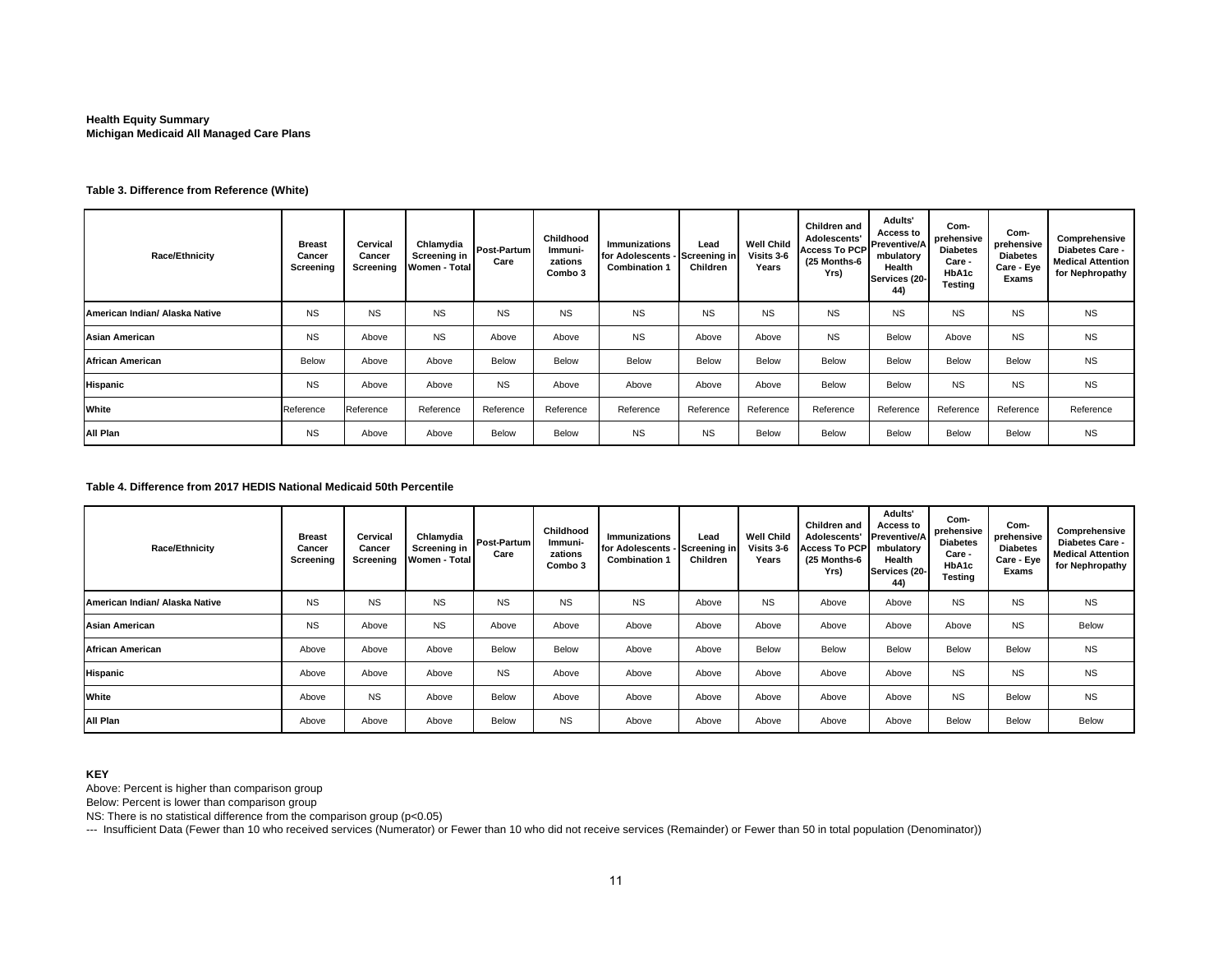## **Breast Cancer Screening Michigan Medicaid All Managed Care Plans**

| Race                                                                              | Table 5. Breast Cancer Screening by Race/Ethnicity | Michigan Medicaid All Managed Care<br><b>Plans</b> |        | <b>Ref=White</b>  |           | <b>Statistically Significant</b><br><b>Difference</b> |                         |  |
|-----------------------------------------------------------------------------------|----------------------------------------------------|----------------------------------------------------|--------|-------------------|-----------|-------------------------------------------------------|-------------------------|--|
|                                                                                   | <b>Num</b>                                         | Den                                                | %      | <b>Difference</b> | Ratio     | <b>From White</b>                                     | From 50th<br>Percentile |  |
| American Indian/ Alaska<br><b>Native</b>                                          | 92                                                 | 164                                                | 56.10% | $-7.13%$          | 0.89      | <b>NS</b>                                             | <b>NS</b>               |  |
| <b>Asian American/Native</b><br><b>Hawaiian/ Other Pacific</b><br><b>Islander</b> | 299                                                | 481                                                | 62.16% | $-1.06%$          | 0.98      | <b>NS</b>                                             | <b>NS</b>               |  |
| <b>African American</b>                                                           | 7072                                               | 11658                                              | 60.66% | $-2.56%$          | 0.96      | Below                                                 | Above                   |  |
| <b>Hispanic</b>                                                                   | 477                                                | 725                                                | 65.79% | 2.57%             | 1.04      | <b>NS</b>                                             | Above                   |  |
| White                                                                             | 14465                                              | 22878                                              | 63.23% | Reference         | Reference | Reference                                             | Above                   |  |
| All Plan                                                                          | 24886                                              | 39760                                              | 62.59% | $-0.64%$          | 0.99      | <b>NS</b>                                             | Above                   |  |



Figure 1. Breast Cancer Screening by Race/Ethnicity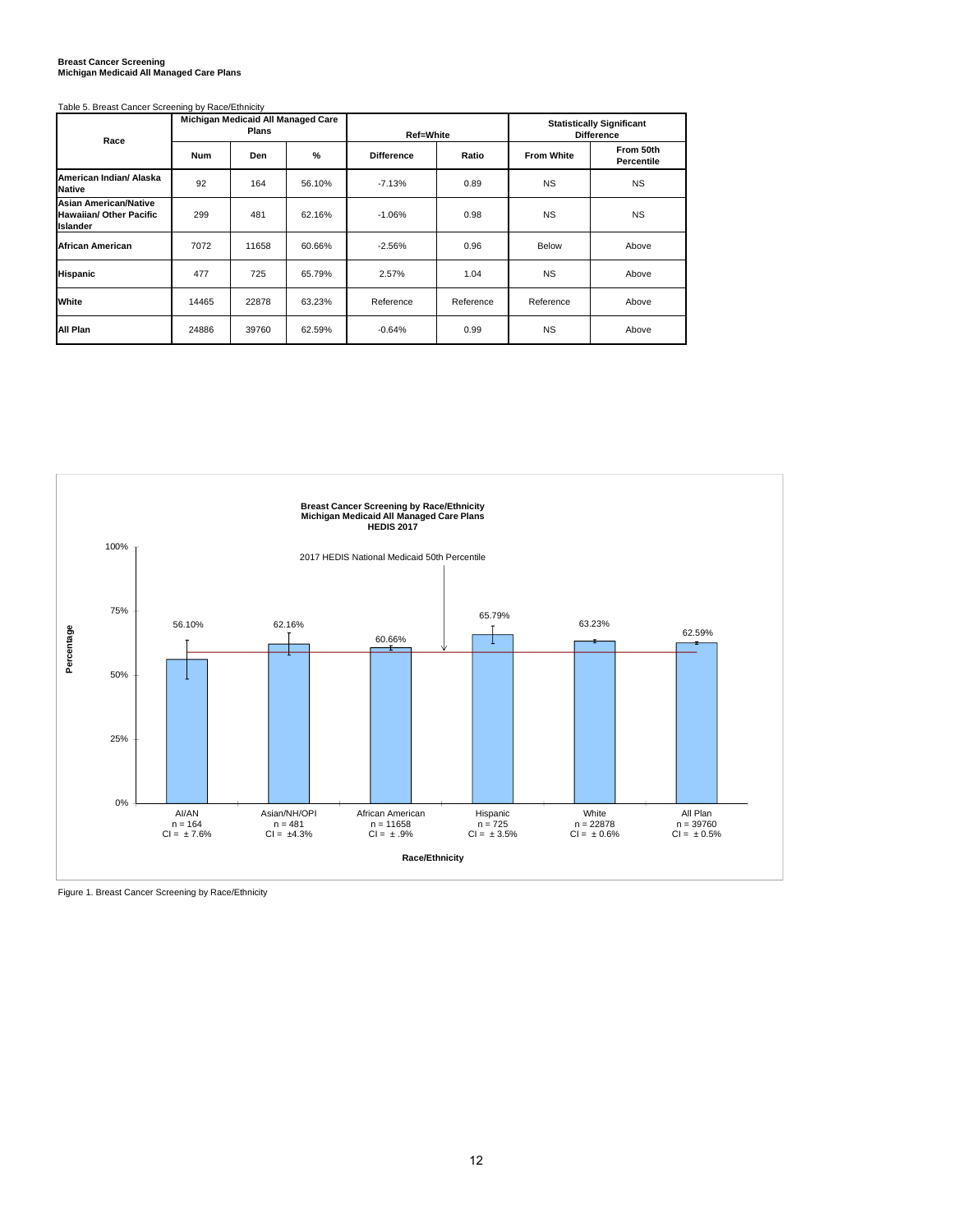#### **Cervical Cancer Screening Michigan Medicaid All Managed Care Plans**

#### Table 6. Cervical Cancer Screening by Race/Ethnicity

| Race                                                                       |            | Michigan Medicaid All Managed Care<br><b>Plans</b> |               | Ref=White         |           | <b>Statistically Significant</b><br><b>Difference</b> |                         |
|----------------------------------------------------------------------------|------------|----------------------------------------------------|---------------|-------------------|-----------|-------------------------------------------------------|-------------------------|
|                                                                            | <b>Num</b> | <b>Den</b>                                         | $\frac{9}{6}$ | <b>Difference</b> | Ratio     | <b>From White</b>                                     | From 50th<br>Percentile |
| American Indian/ Alaska<br><b>Native</b>                                   | 735        | 1281                                               | 57.38%        | $-1.23%$          | 0.98      | <b>NS</b>                                             | <b>NS</b>               |
| <b>Asian American/Native</b><br><b>Hawaiian/ Other Pacific</b><br>Islander | 1824       | 2960                                               | 61.62%        | 3.02%             | 1.05      | Above                                                 | Above                   |
| African American                                                           | 54195      | 85927                                              | 63.07%        | 4.47%             | 1.08      | Above                                                 | Above                   |
| <b>Hispanic</b>                                                            | 5978       | 9600                                               | 62.27%        | 3.67%             | 1.06      | Above                                                 | Above                   |
| White                                                                      | 104006     | 177475                                             | 58.60%        | Reference         | Reference | Reference                                             | <b>NS</b>               |
| All Plan                                                                   | 179050     | 299727                                             | 59.74%        | 1.13%             | 1.02      | Above                                                 | Above                   |



Figure 2. Cervical Cancer Screening by Race/Ethnicity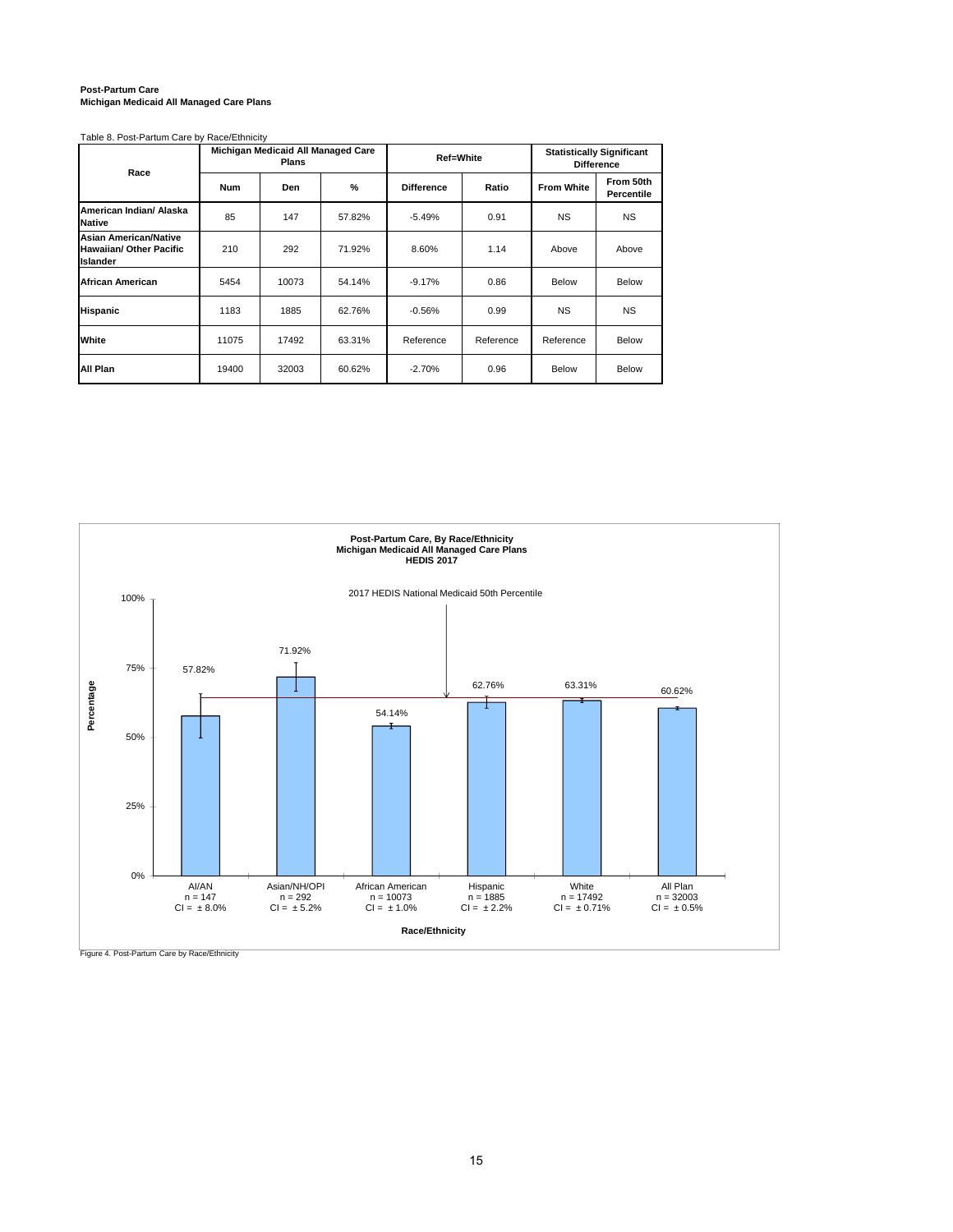#### **Childhood Immunizations Combo 3 Michigan Medicaid All Managed Care Plans** 71.06%

#### Table 9. Childhood Immunizations Combo 3 by Race/Ethnicity

| Race                                                                       |       | Michigan Medicaid All Managed Care<br><b>Plans</b> |        | Ref=White         |           | <b>Statistically Significant</b><br><b>Difference</b> |                         |  |
|----------------------------------------------------------------------------|-------|----------------------------------------------------|--------|-------------------|-----------|-------------------------------------------------------|-------------------------|--|
|                                                                            | Num   | Den                                                | %      | <b>Difference</b> | Ratio     | <b>From White</b>                                     | From 50th<br>Percentile |  |
| American Indian/ Alaska<br><b>Native</b>                                   | 64    | 90                                                 | 71.11% | $-2.15%$          | 0.97      | <b>NS</b>                                             | <b>NS</b>               |  |
| <b>Asian American/Native</b><br>Hawaiian/ Other Pacific<br><b>Islander</b> | 190   | 236                                                | 80.51% | 7.25%             | 1.10      | Above                                                 | Above                   |  |
| African American                                                           | 4019  | 6221                                               | 64.60% | $-8.65%$          | 0.88      | <b>Below</b>                                          | <b>Below</b>            |  |
| <b>Hispanic</b>                                                            | 1460  | 1840                                               | 79.35% | 6.09%             | 1.08      | Above                                                 | Above                   |  |
| White                                                                      | 8511  | 11618                                              | 73.26% | Reference         | Reference | Reference                                             | Above                   |  |
| All Plan                                                                   | 16110 | 22552                                              | 71.43% | $-1.82%$          | 0.98      | <b>Below</b>                                          | <b>NS</b>               |  |



Figure 5. Childhood Immunizations Combo 3 by Race/Ethnicity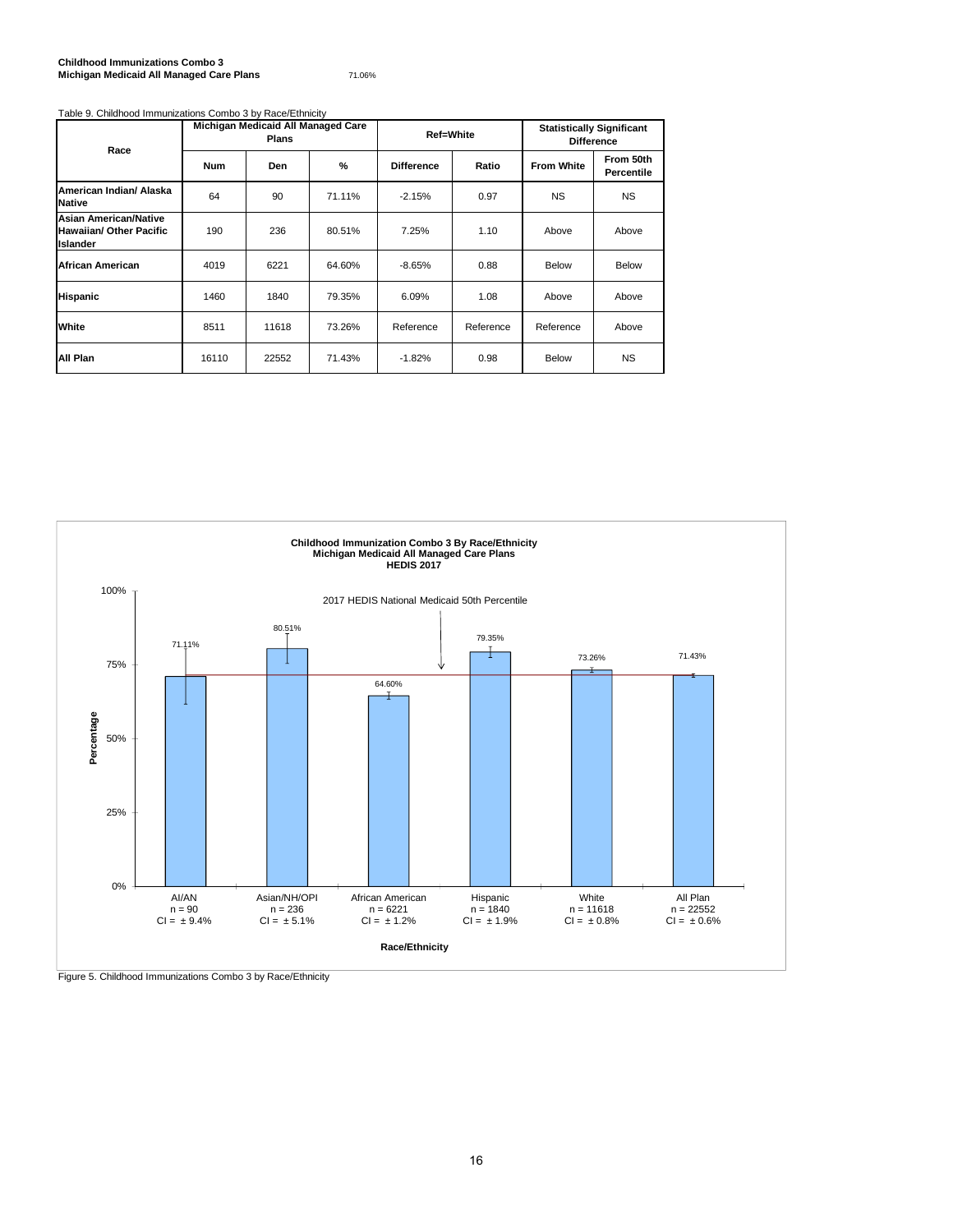## **Immunizations for Adolescents - Combination 1 Michigan Medicaid All Managed Care Plans**

| Race                                                                              |            | Michigan Medicaid All Managed Care<br><b>Plans</b> |        |                   | <b>Ref=White</b> | <b>Statistically Significant</b><br><b>Difference</b> |                         |  |
|-----------------------------------------------------------------------------------|------------|----------------------------------------------------|--------|-------------------|------------------|-------------------------------------------------------|-------------------------|--|
|                                                                                   | <b>Num</b> | Den                                                | %      | <b>Difference</b> | Ratio            | <b>From White</b>                                     | From 50th<br>Percentile |  |
| American Indian/ Alaska<br>Native                                                 | 61         | 75                                                 | 81.33% | $-4.31%$          | 0.95             | <b>NS</b>                                             | <b>NS</b>               |  |
| <b>Asian American/Native</b><br><b>Hawaiian/ Other Pacific</b><br><b>Islander</b> | 326        | 376                                                | 86.70% | 1.06%             | 1.01             | <b>NS</b>                                             | Above                   |  |
| <b>African American</b>                                                           | 5913       | 7051                                               | 83.86% | $-1.78%$          | 0.98             | Below                                                 | Above                   |  |
| <b>Hispanic</b>                                                                   | 1740       | 1909                                               | 91.15% | 5.50%             | 1.06             | Above                                                 | Above                   |  |
| White                                                                             | 11054      | 12907                                              | 85.64% | Reference         | Reference        | Reference                                             | Above                   |  |
| All Plan                                                                          | 20186      | 23659                                              | 85.32% | $-0.32%$          | 1.00             | <b>NS</b>                                             | Above                   |  |

Table 10. Immunizations for Adolescents - Combination 1 by Race/Ethnicity



Figure 6. Adolescent Immunizations by Race/Ethnicity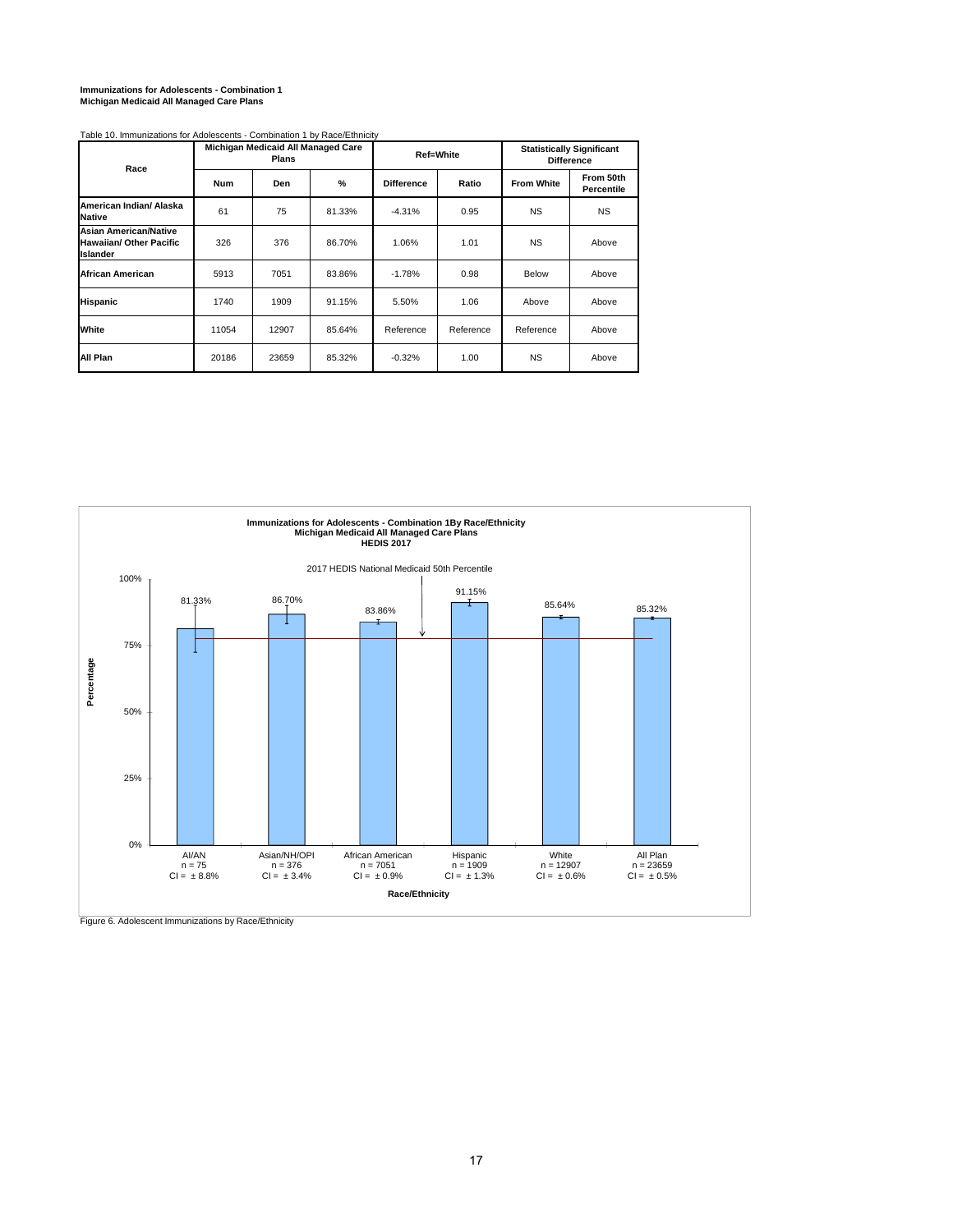#### **Lead Screening in Children Michigan Medicaid All Managed Care Plans**

#### Table 11. Blood Lead Screening by Race/Ethnicity

| Race                                                                              |            | Michigan Medicaid All Managed Care<br>Plans |        |                   | Ref=White | <b>Statistically Significant</b><br><b>Difference</b> |                         |  |
|-----------------------------------------------------------------------------------|------------|---------------------------------------------|--------|-------------------|-----------|-------------------------------------------------------|-------------------------|--|
|                                                                                   | <b>Num</b> | Den                                         | %      | <b>Difference</b> | Ratio     | <b>From White</b>                                     | From 50th<br>Percentile |  |
| American Indian/ Alaska<br><b>Native</b>                                          | 73         | 90                                          | 81.11% | 0.42%             | 1.01      | <b>NS</b>                                             | Above                   |  |
| <b>Asian American/Native</b><br><b>Hawaiian/ Other Pacific</b><br><b>Islander</b> | 206        | 238                                         | 86.55% | 5.87%             | 1.07      | Above                                                 | Above                   |  |
| <b>African American</b>                                                           | 4848       | 6222                                        | 77.92% | $-2.77%$          | 0.97      | <b>Below</b>                                          | Above                   |  |
| <b>Hispanic</b>                                                                   | 1613       | 1840                                        | 87.66% | 6.97%             | 1.09      | Above                                                 | Above                   |  |
| White                                                                             | 9380       | 11625                                       | 80.69% | Reference         | Reference | Reference                                             | Above                   |  |
| All Plan                                                                          | 18166      | 22561                                       | 80.52% | $-0.17%$          | 1.00      | <b>NS</b>                                             | Above                   |  |



Figure 7. Blood Lead Screening by Race/Ethnicity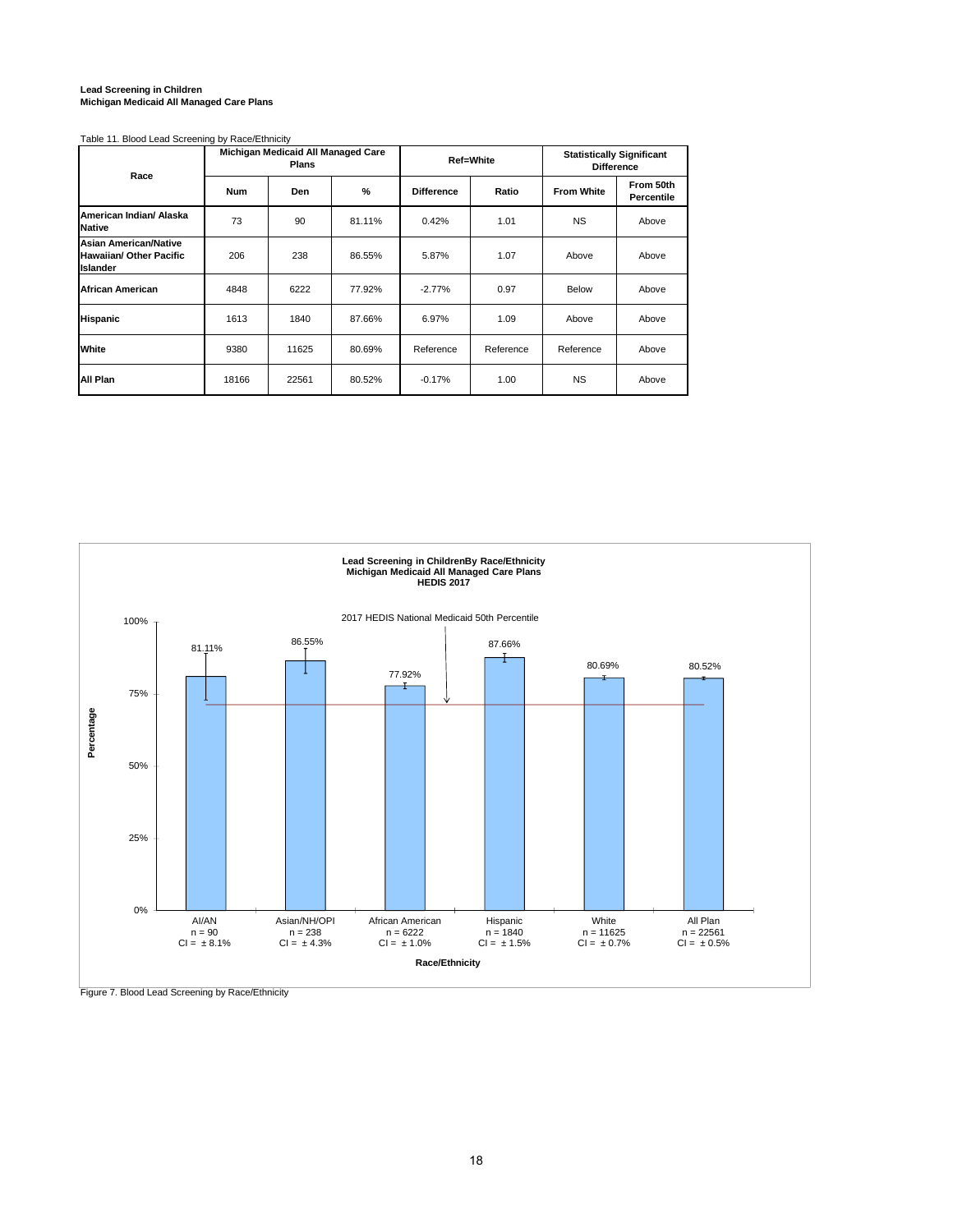## **Well Child Visits (3-6 Years) Michigan Medicaid All Managed Care Plans**

Table 12. Well Child Visits (3-6 Years) by Race/Ethnicity

| Race                                                                              |            |        | Michigan Medicaid All Managed Care Plans |                   | Ref=White | <b>Statistically Significant</b><br><b>Difference</b> |                         |  |
|-----------------------------------------------------------------------------------|------------|--------|------------------------------------------|-------------------|-----------|-------------------------------------------------------|-------------------------|--|
|                                                                                   | <b>Num</b> | Den    | %                                        | <b>Difference</b> | Ratio     | <b>From White</b>                                     | From 50th<br>Percentile |  |
| American Indian/ Alaska<br><b>Native</b>                                          | 359        | 494    | 72.67%                                   | $-1.68%$          | 0.98      | <b>NS</b>                                             | <b>NS</b>               |  |
| <b>Asian American/Native</b><br><b>Hawaiian/ Other Pacific</b><br><b>Islander</b> | 1136       | 1434   | 79.22%                                   | 4.87%             | 1.07      | Above                                                 | Above                   |  |
| African American                                                                  | 25415      | 36710  | 69.23%                                   | $-5.12%$          | 0.93      | <b>Below</b>                                          | <b>Below</b>            |  |
| <b>Hispanic</b>                                                                   | 7801       | 10255  | 76.07%                                   | 1.72%             | 1.02      | Above                                                 | Above                   |  |
| White                                                                             | 45970      | 61828  | 74.35%                                   | Reference         | Reference | Reference                                             | Above                   |  |
| All Plan                                                                          | 90710      | 124037 | 73.13%                                   | $-1.22%$          | 0.98      | <b>Below</b>                                          | Above                   |  |



Figure 8. Well Child Visits (3-6 Years) by Race/Ethnicity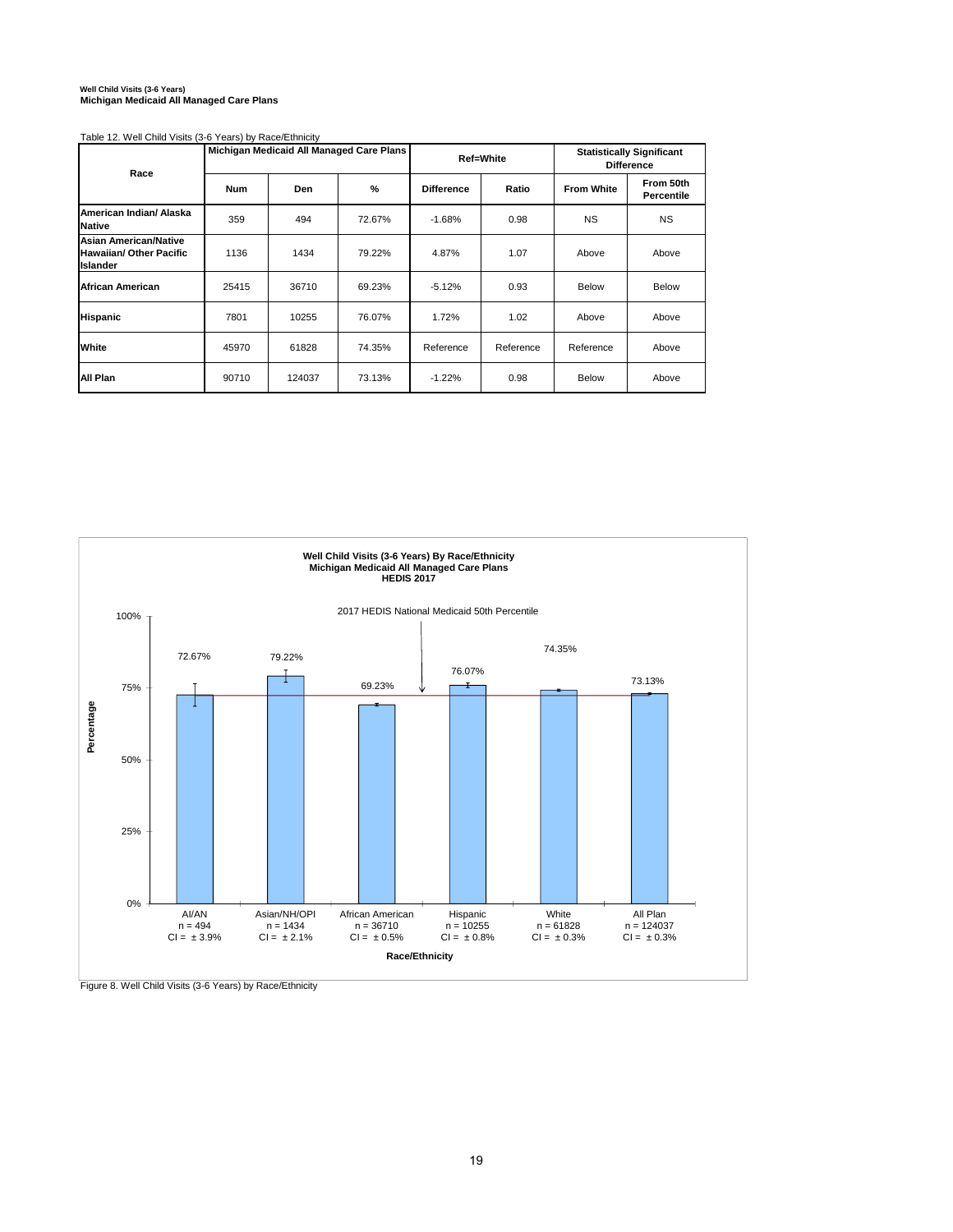#### **Children and Adolescents' Access To PCP (25 Months-6 Yrs) Michigan Medicaid All Managed Care Plans**

#### Table 13. Children and Adolescents' Access To PCP (25 Months-6 Yrs) by Race/Ethnicity

| Race                                                                       |            | Michigan Medicaid All Managed Care<br><b>Plans</b> |        |                   | Ref=White | <b>Statistically Significant</b><br><b>Difference</b> |                         |  |  |  |
|----------------------------------------------------------------------------|------------|----------------------------------------------------|--------|-------------------|-----------|-------------------------------------------------------|-------------------------|--|--|--|
|                                                                            | <b>Num</b> | Den                                                | %      | <b>Difference</b> | Ratio     | <b>From White</b>                                     | From 50th<br>Percentile |  |  |  |
| American Indian/ Alaska<br><b>Native</b>                                   | 525        | 577                                                | 90.99% | $-0.79%$          | 0.99      | <b>NS</b>                                             | Above                   |  |  |  |
| <b>Asian American/Native</b><br>Hawaiian/ Other Pacific<br><b>Islander</b> | 1584       | 1.18%<br>1.01<br>1704<br>92.96%                    |        |                   |           | <b>NS</b>                                             | Above                   |  |  |  |
| African American                                                           | 37095      | 44533                                              | 83.30% | $-8.48%$          | 0.91      | <b>Below</b>                                          | <b>Below</b>            |  |  |  |
| <b>Hispanic</b>                                                            | 11356      | 12495                                              | 90.88% | $-0.89%$          | 0.99      | Below                                                 | Above                   |  |  |  |
| White                                                                      | 69288      | 75499                                              | 91.77% | Reference         | Reference | Reference                                             | Above                   |  |  |  |
| All Plan                                                                   | 134556     | 151051                                             | 89.08% | $-2.69%$          | 0.97      | Below                                                 | Above                   |  |  |  |



Figure 9. Child Access to Care (25 Months to 6 Years) by Race/Ethnicity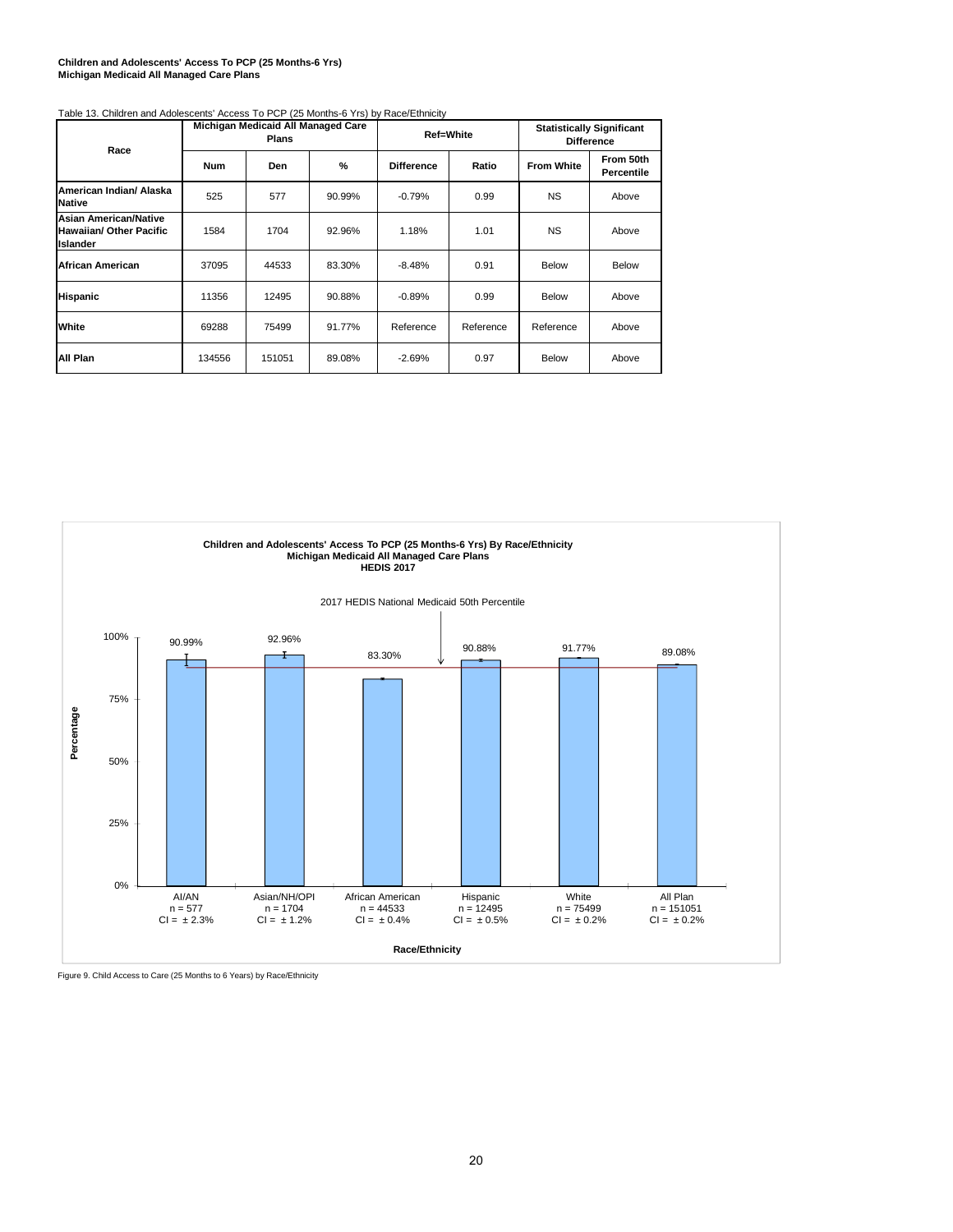#### **Adults' Access to Preventive/Ambulatory Health Services (20-44) Michigan Medicaid All Managed Care Plans**

#### Table 14. Adults' Access to Preventive/Ambulatory Health Services (20-44) by Race/Ethnicity

| Race                                                                       |            | Michigan Medicaid All Managed Care<br><b>Plans</b> |        | Ref=White         |           | <b>Statistically Significant</b><br><b>Difference</b> |                         |  |  |  |  |
|----------------------------------------------------------------------------|------------|----------------------------------------------------|--------|-------------------|-----------|-------------------------------------------------------|-------------------------|--|--|--|--|
|                                                                            | <b>Num</b> | <b>Den</b>                                         | %      | <b>Difference</b> | Ratio     | <b>From White</b>                                     | From 50th<br>Percentile |  |  |  |  |
| American Indian/ Alaska<br><b>Native</b>                                   | 1193       | 1402                                               | 85.09% | 0.52%             | 1.01      | <b>NS</b>                                             | Above                   |  |  |  |  |
| <b>Asian American/Native</b><br><b>Hawaiian/ Other Pacific</b><br>Islander | 2746       | 3355                                               | 81.85% | $-2.73%$          | 0.97      | <b>Below</b>                                          | Above                   |  |  |  |  |
| African American                                                           | 76777      | 100118                                             | 76.69% | -7.89%            | 0.91      | <b>Below</b>                                          | <b>Below</b>            |  |  |  |  |
| <b>Hispanic</b>                                                            | 10119      | 12381                                              | 81.73% | $-2.85%$          | 0.97      | <b>Below</b>                                          | Above                   |  |  |  |  |
| White                                                                      | 164284     | 194244                                             | 84.58% | Reference         | Reference | Reference                                             | Above                   |  |  |  |  |
| All Plan                                                                   | 275994     | 337903                                             | 81.68% | $-2.90\%$         | 0.97      | <b>Below</b>                                          | Above                   |  |  |  |  |



Figure 10. Adult Access to Care (20-44 Years) by Race/Ethnicity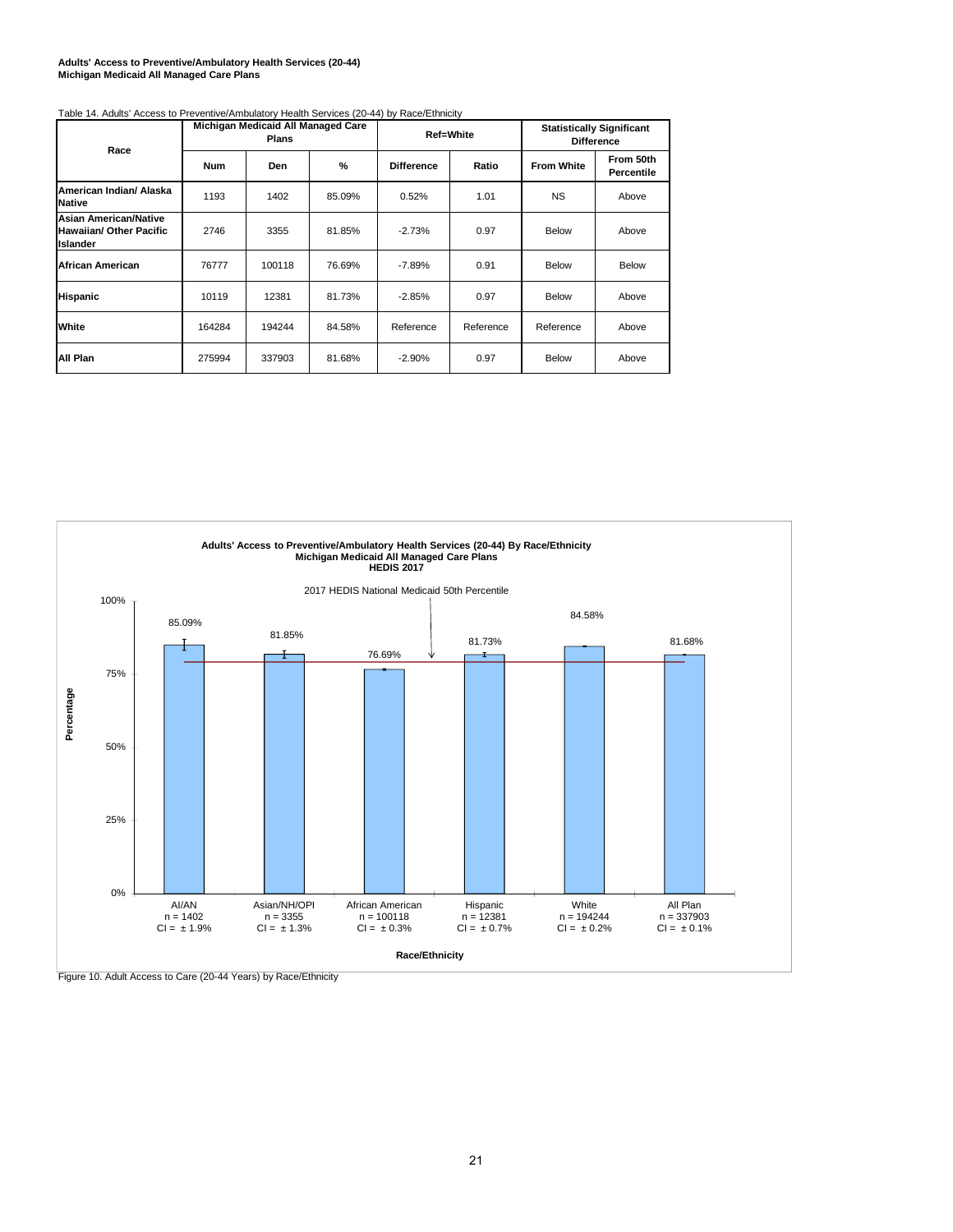#### **Comprehensive Diabetes Care - HbA1c Testing Michigan Medicaid All Managed Care Plans**

| Race                                                                       |       | Michigan Medicaid All Managed Care<br><b>Plans</b> |        |                   | <b>Ref=White</b> | <b>Statistically Significant</b><br><b>Difference</b> |                                |  |  |  |  |
|----------------------------------------------------------------------------|-------|----------------------------------------------------|--------|-------------------|------------------|-------------------------------------------------------|--------------------------------|--|--|--|--|
|                                                                            | Num   | Den                                                | %      | <b>Difference</b> | Ratio            | <b>From White</b>                                     | From 50th<br><b>Percentile</b> |  |  |  |  |
| American Indian/ Alaska<br><b>Native</b>                                   | 256   | 284                                                | 90.14% | 3.22%             | 1.04             | <b>NS</b>                                             | <b>NS</b>                      |  |  |  |  |
| Asian American/Native<br><b>Hawaiian/ Other Pacific</b><br><b>Islander</b> | 1029  | 1150                                               | 89.48% | 2.56%             | 1.03             | Above                                                 | Above                          |  |  |  |  |
| African American                                                           | 17179 | 21228                                              | 80.93% | -5.99%            | 0.93             | Below                                                 | <b>Below</b>                   |  |  |  |  |
| Hispanic                                                                   | 2036  | 2362                                               | 86.20% | $-0.72%$          | 0.99             | <b>NS</b>                                             | <b>NS</b>                      |  |  |  |  |
| White                                                                      | 30498 | 35089                                              | 86.92% | Reference         | Reference        | Reference                                             | <b>NS</b>                      |  |  |  |  |
| All Plan                                                                   | 56889 | 66884                                              | 85.06% | $-1.86%$          | 0.98             | Below                                                 | <b>Below</b>                   |  |  |  |  |

#### Table 15. Comprehensive Diabetes Care - HbA1c Testing by Race/Ethnicity



Figure 11. HbA1C Testing by Race/Ethnicity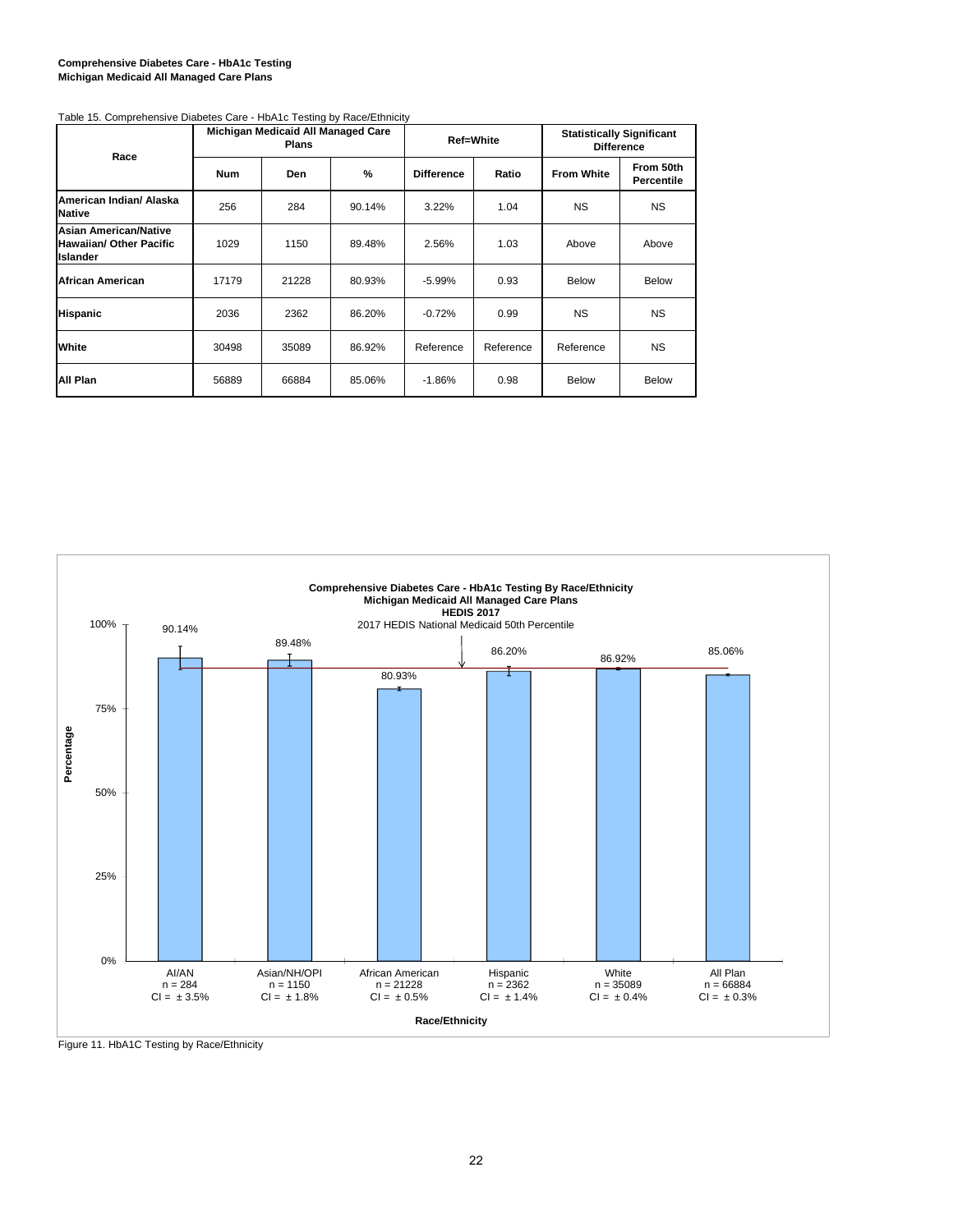## **Comprehensive Diabetes Care - Eye Exams Michigan Medicaid All Managed Care Plans**

| Table 16. Comprehensive Diabetes Care - Eye Exams by Race/Ethnicity               |            |                                                    |        |                   |           |                   |                                                       |  |  |  |  |  |  |  |
|-----------------------------------------------------------------------------------|------------|----------------------------------------------------|--------|-------------------|-----------|-------------------|-------------------------------------------------------|--|--|--|--|--|--|--|
| Race                                                                              |            | Michigan Medicaid All Managed Care<br><b>Plans</b> |        |                   | Ref=White |                   | <b>Statistically Significant</b><br><b>Difference</b> |  |  |  |  |  |  |  |
|                                                                                   | <b>Num</b> | Den                                                | %      | <b>Difference</b> | Ratio     | <b>From White</b> | From 50th<br>Percentile                               |  |  |  |  |  |  |  |
| American Indian/ Alaska<br><b>Native</b>                                          | 155        | 284                                                | 54.58% | $-0.98%$          | 0.98      | <b>NS</b>         | <b>NS</b>                                             |  |  |  |  |  |  |  |
| <b>Asian American/Native</b><br><b>Hawaiian/ Other Pacific</b><br><b>Islander</b> | 646        | 1150                                               | 56.17% | 0.62%             | 1.01      | <b>NS</b>         | <b>NS</b>                                             |  |  |  |  |  |  |  |
| African American                                                                  | 10437      | 21228                                              | 49.17% | $-6.39%$          | 0.88      | Below             | Below                                                 |  |  |  |  |  |  |  |
| <b>Hispanic</b>                                                                   | 1269       | 2362                                               | 53.73% | $-1.83%$          | 0.97      | <b>NS</b>         | <b>NS</b>                                             |  |  |  |  |  |  |  |
| White                                                                             | 19494      | 35089                                              | 55.56% | Reference         | Reference | Reference         | Below                                                 |  |  |  |  |  |  |  |
| All Plan                                                                          | 35690      | 66884                                              | 53.36% | $-2.19%$          | 0.96      | Below             | Below                                                 |  |  |  |  |  |  |  |

**Comprehensive Diabetes Care - Eye Exams By Race/Ethnicity Michigan Medicaid All Managed Care Plans HEDIS 2017** 2017 HEDIS National Medicaid 50th Percentile 100% 75% **Percentage** 54.58% 56.17% 53.73% 55.56% 53.36% 49.17% Ŧ 50% 25% 0% White AI/AN n = 284 CI = ± 5.8% Asian/NH/OPI n = 1150 CI = ± 2.9% African American n = 21228 CI = ± 0.7.% Hispanic n = 2362 CI = ± 2.0% All Plan n = 66884 CI = ± 0.4%  $n = 35089$ <br>CI =  $\pm 0.5%$ **Race/Ethnicity**

Figure 12. Diabetic Eye Exam by Race/Ethnicity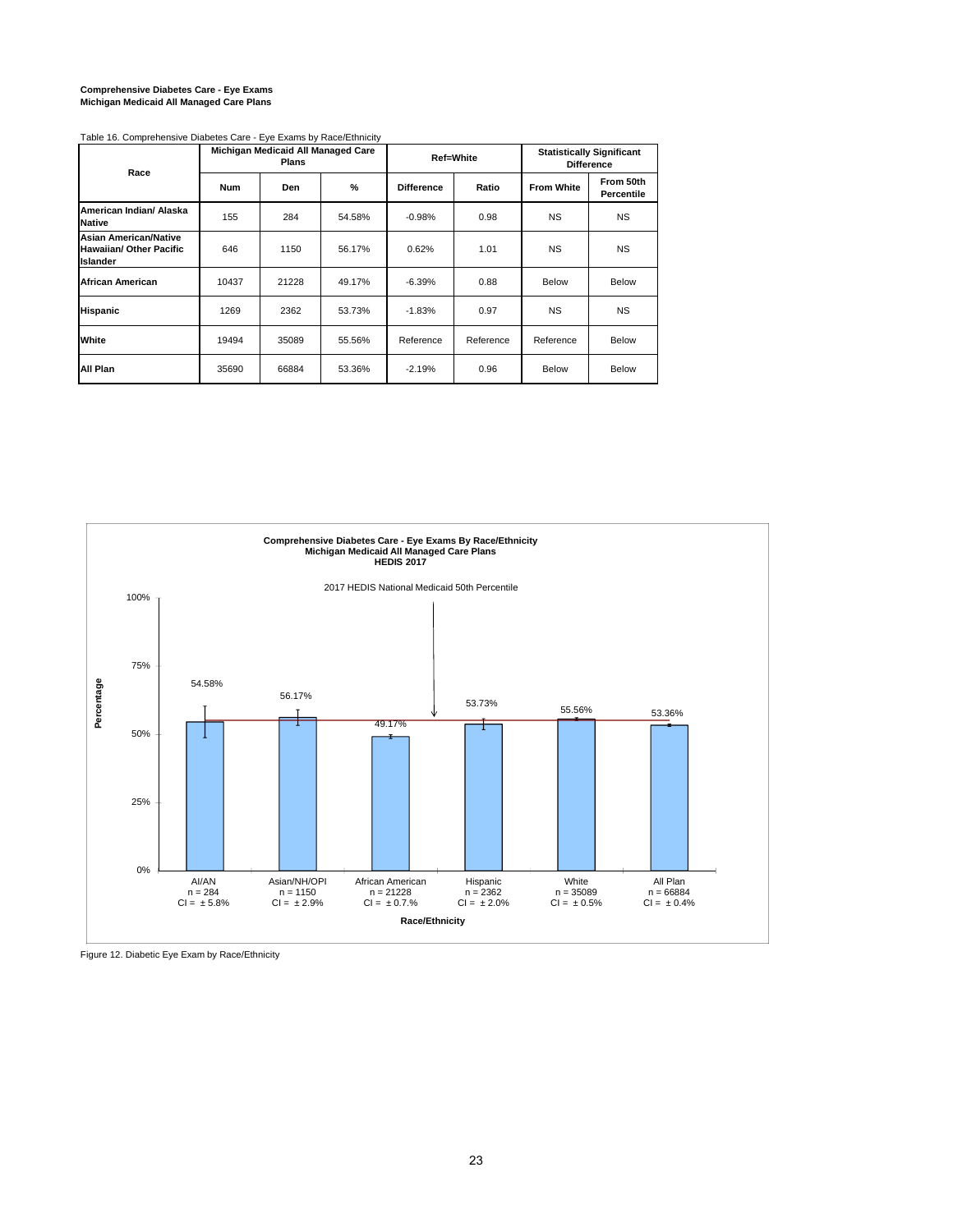#### **Comprehensive Diabetes Care - Medical Attention for Nephropathy Michigan Medicaid All Managed Care Plans**

| Race                                                                       |            | Michigan Medicaid All Managed Care<br><b>Plans</b> |        |                   | <b>Ref=White</b> | <b>Statistically Significant</b><br><b>Difference</b> |                         |  |  |  |  |
|----------------------------------------------------------------------------|------------|----------------------------------------------------|--------|-------------------|------------------|-------------------------------------------------------|-------------------------|--|--|--|--|
|                                                                            | <b>Num</b> | <b>Den</b>                                         | %      | <b>Difference</b> | Ratio            | <b>From White</b>                                     | From 50th<br>Percentile |  |  |  |  |
| American Indian/ Alaska<br>Native                                          | 264        | 284                                                | 92.96% | 3.02%             | 1.03             | <b>NS</b>                                             | <b>NS</b>               |  |  |  |  |
| <b>Asian American/Native</b><br>Hawaiian/ Other Pacific<br><b>Islander</b> | 1015       | 1150                                               | 88.26% | $-1.68%$          | 0.98             | <b>NS</b>                                             | <b>Below</b>            |  |  |  |  |
| African American                                                           | 19160      | 21228                                              | 90.26% | 0.32%             | 1.00             | <b>NS</b>                                             | <b>NS</b>               |  |  |  |  |
| Hispanic                                                                   | 2107       | 2362                                               | 89.20% | $-0.74%$          | 0.99             | <b>NS</b>                                             | <b>NS</b>               |  |  |  |  |
| White                                                                      | 31560      | 35089                                              | 89.94% | Reference         | Reference        | Reference                                             | <b>NS</b>               |  |  |  |  |
| All Plan                                                                   | 60207      | 66884                                              | 90.02% | 0.07%             | 1.00             | <b>NS</b>                                             | <b>Below</b>            |  |  |  |  |





Figure 13. Diabetic Nephropathy by Race/Ethnicity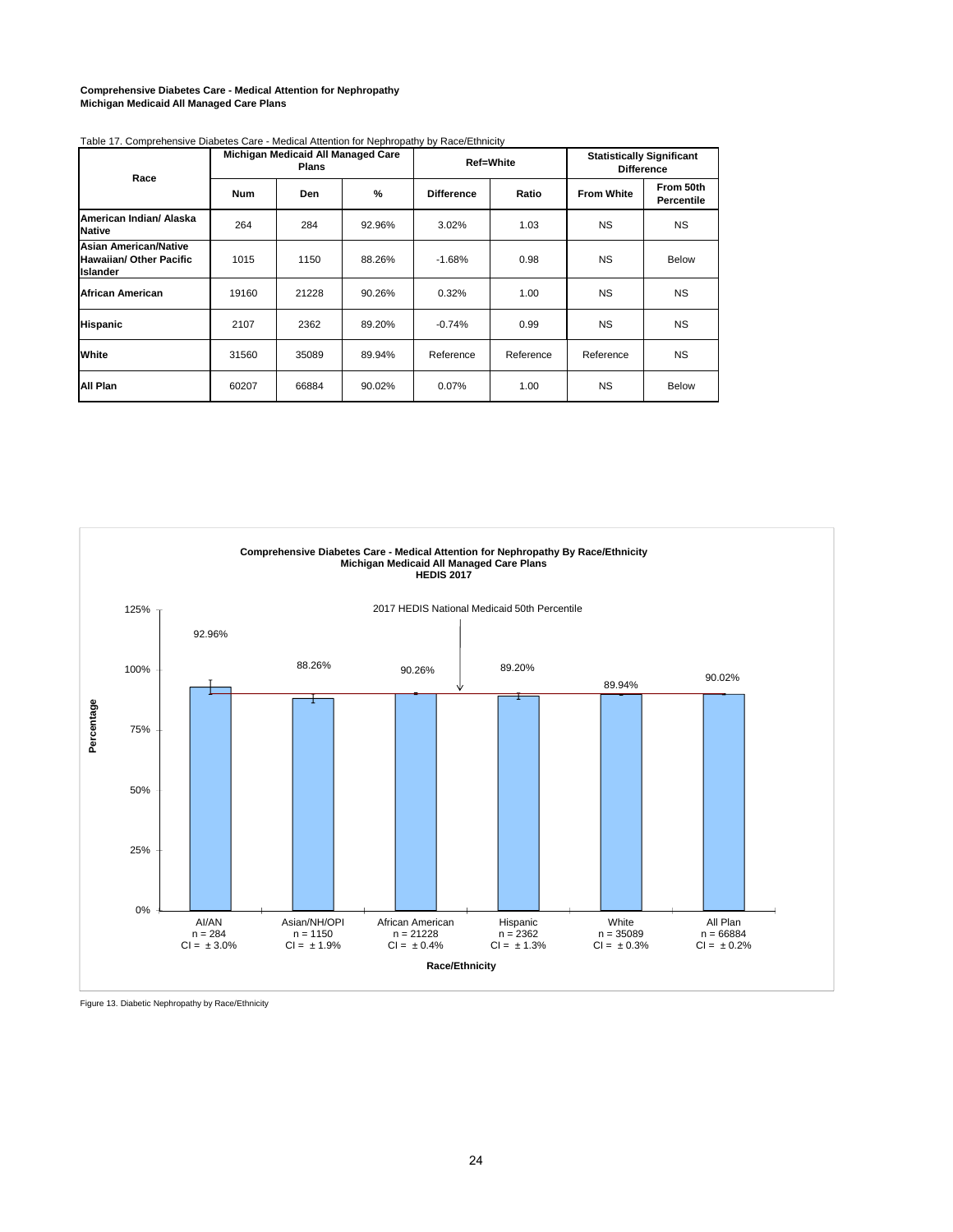Table 18. Rate Differences. White, African American, and Hispanic.

| <b>Measure</b>                                                     | 2017 White<br>Rate | 2017 African<br>American<br>Rate | Rate<br><b>Difference</b> | 2017<br>Hispanic<br>Rate | Rate<br><b>Difference</b> |
|--------------------------------------------------------------------|--------------------|----------------------------------|---------------------------|--------------------------|---------------------------|
| <b>Breast Cancer Screening</b>                                     | 63.23%             | 60.66%                           | $-2.56%$                  | 65.79%                   | 2.57%                     |
| <b>Cervical Cancer Screening</b>                                   | 58.60%             | 63.07%                           | 4.47%                     | 62.27%                   | 3.67%                     |
| Chlamydia Screening in Women - Total                               | 58.54%             | 75.73%                           | <b>17.19%</b>             | 65.37%                   | 6.83%                     |
| Post-Partum Care                                                   | 63.31%             | 54.14%                           | $-9.17%$                  | 62.76%                   | $-0.56%$                  |
| Childhood Immns Combo 3                                            | 73.26%             | 64.60%                           | $-8.65%$                  | 79.35%                   | 6.09%                     |
| Immunizations for Adolescents - Combination 1                      | 85.64%             | 83.86%                           | $-1.78%$                  | 91.15%                   | 5.50%                     |
| Lead Screening in Children                                         | 80.69%             | 77.92%                           | $-2.77%$                  | 87.66%                   | 6.97%                     |
| Well Child Visits 3-6 yrs                                          | 74.35%             | 69.23%                           | $-5.12%$                  | 76.07%                   | 1.72%                     |
| Children and Adolescents' Access To PCP<br>(25 Months-6 Yrs)       | 91.77%             | 83.30%                           | $-8.48%$                  | 90.88%                   | $-0.89%$                  |
| Adults' Access to Preventive/Ambulatory Health<br>Services (20-44) | 84.58%             | 76.69%                           | $-7.89%$                  | 81.73%                   | $-2.85%$                  |
| Comprehensive Diabetes Care - HbA1c Testing                        | 86.92%             | 80.93%                           | $-5.99%$                  | 86.20%                   | $-0.72%$                  |
| Comprehensive Diabetes Care - Eye Exams                            | 55.56%             | 49.17%                           | $-6.39%$                  | 53.73%                   | $-1.83%$                  |
| Comprehensive Diabetes Care - Medical Attention<br>for Nephropathy | 89.94%             | 90.26%                           | 0.32%                     | 89.20%                   | $-0.74%$                  |

Yellow = Rate is significantly below White population

Orange = Rate is significantly above White population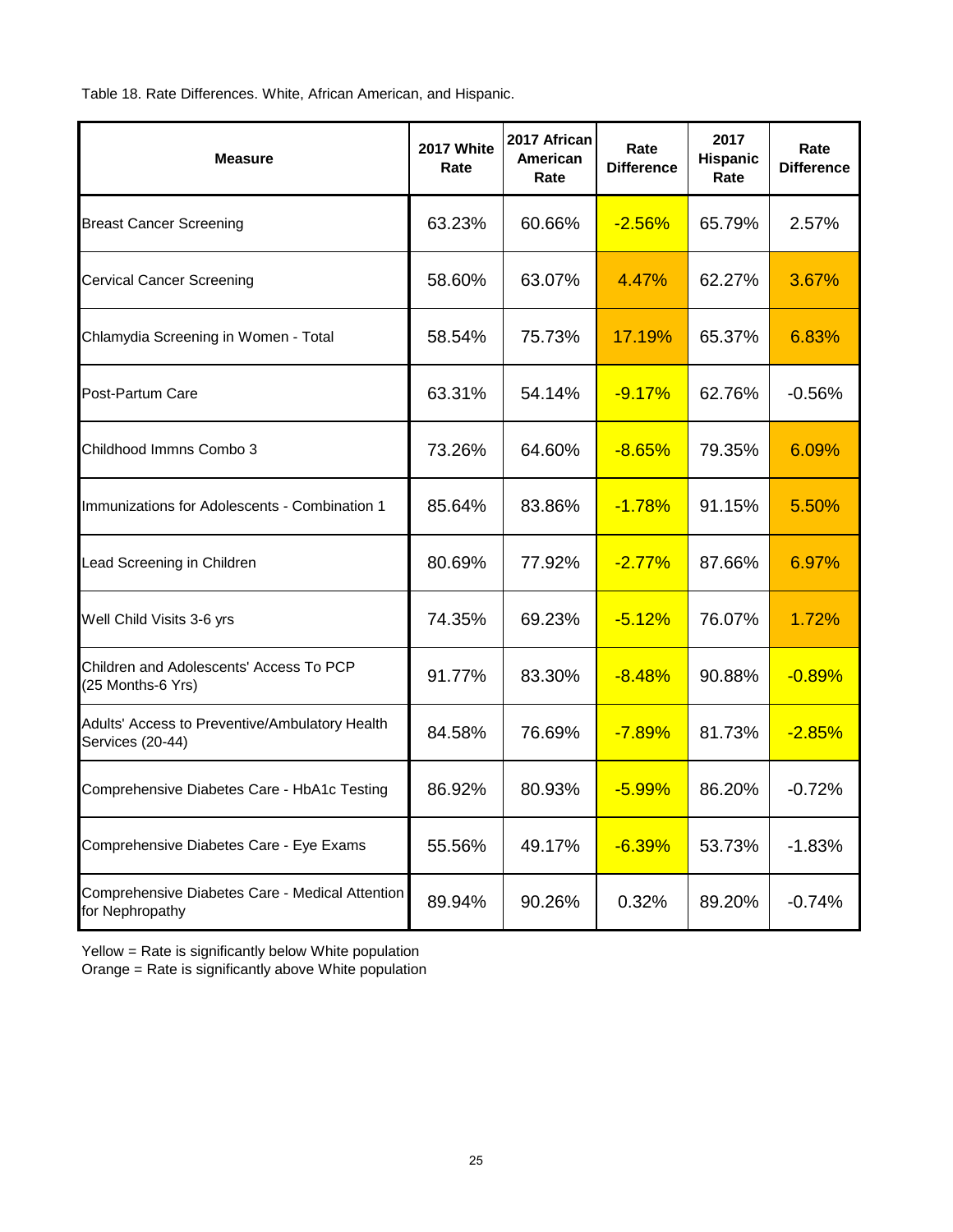| Table 19. Change in Rate for Thirteen (13) Quality Measures between 2012-2017 for the White, African American, Hispanic and total Michigan Medicaid Managed Care Populations. |        |                                           |                      |       |                      |        |                                           |                             |      |                         |                                           |                                           |      |                                                     |      |          |                      |      |                                                                |      |        |                             |                                          |        |
|-------------------------------------------------------------------------------------------------------------------------------------------------------------------------------|--------|-------------------------------------------|----------------------|-------|----------------------|--------|-------------------------------------------|-----------------------------|------|-------------------------|-------------------------------------------|-------------------------------------------|------|-----------------------------------------------------|------|----------|----------------------|------|----------------------------------------------------------------|------|--------|-----------------------------|------------------------------------------|--------|
|                                                                                                                                                                               |        |                                           |                      | White |                      |        |                                           |                             |      | <b>African American</b> |                                           |                                           |      |                                                     |      | Hispanic |                      |      |                                                                |      |        |                             | Michigan Medicaid All Managed Care Plans |        |
| <b>Measure</b>                                                                                                                                                                | 2012   | 2013                                      | 2014                 | 2015  | 2016                 | 2017   | 2012                                      | 2013                        | 2014 | 2015                    | 2016                                      | 2017                                      | 2012 | 2013                                                | 2014 | 2015     | 2016                 | 2017 | 2012                                                           | 2013 | 2014   | 2015                        | 2016                                     | 2017   |
| <b>Breast Cancer</b><br>Screening                                                                                                                                             |        | 58.00% 57.80%                             |                      |       | 64.00% 58.91%        | 63.23% | 55.70% 56.39%                             |                             |      | 61.20%                  | 58.54%                                    | 60.68%                                    |      | 58.10% 58.79%                                       |      | 61.30%   | 63.84% 65.79%        |      | 57.00% 57.41%                                                  |      |        |                             | 63.00% 59.30%                            | 62.60% |
| <b>Cervical Cancer</b><br>Screening                                                                                                                                           |        | 66.40% 66.22%                             |                      |       | 62.00% 56.42% 58.60% |        | 67.30% 68.14%                             |                             |      |                         | 65.60% 60.84% 63.07%                      |                                           |      | 69.80% 66.55%                                       |      |          | 64.90% 60.20% 62.27% |      | 66.50% 66.06%                                                  |      |        |                             | 62.90% 57.48%                            | 59.64% |
| Chlamydia Screening in<br>Women - Total                                                                                                                                       | 56.10% |                                           | 57.98% 55.60% 54.19% |       | 56.83% 58.54%        |        | 73.60%                                    | 75.15% 73.30%               |      |                         | 73.08% 70.50%                             | 75.73%                                    |      | 64.60% 63.94% 62.60%                                |      |          | 58.96% 62.48% 65.37% |      | 64.50% 65.83%                                                  |      | 63.40% |                             | 62.39% 62.50%                            | 65.36% |
| Post-Partum Care                                                                                                                                                              |        | 62.60% 61.75% 64.80% 61.57% 61.73% 63.31% |                      |       |                      |        |                                           | 46.30% 48.74% 53.40%        |      |                         |                                           | 48.17% 48.55% 54.14%                      |      |                                                     |      |          |                      |      | 58.80% 62.11% 63.50% 63.23% 60.41% 62.76% 58.10% 58.41% 60.30% |      |        |                             | 57.38% 57.22%                            | 60.62% |
| Childhood<br>Immunization Status<br>Combo 3                                                                                                                                   |        | 74.00% 74.88% 72.10% 72.99% 70.57% 73.26% |                      |       |                      |        | 63.00% 64.70% 62.90% 64.24% 58.28% 64.60% |                             |      |                         |                                           |                                           |      | 78.40% 75.09% 77.40% 78.58% 76.57% 79.35%           |      |          |                      |      | 1 70.70% 72.24% 70.70% 71.03% 66.82%                           |      |        |                             |                                          | 71.43% |
| Immunizations for<br>Adolescents -<br>Combination 1                                                                                                                           |        | 74.60% 86.77% 84.60% 87.65% 84.74% 85.64% |                      |       |                      |        |                                           |                             |      |                         |                                           | 72.40% 83.85% 81.40% 86.02% 80.74% 83.86% |      | 80.70% 89.32% 88.50% 90.49% 91.17% 91.15%           |      |          |                      |      |                                                                |      |        |                             | 74.10% 85.95% 83.40% 87.31% 83.90%       | 85.60% |
| Lead Screening in<br>Children                                                                                                                                                 |        | 73.10% 78.53% 77.80% 78.71% 78.91% 80.69% |                      |       |                      |        |                                           | 75.20% 77.77% 77.30% 77.49% |      |                         |                                           | 76.33% 77.92%                             |      | 81.80% 82.49% 83.10% 84.60% 83.17% 87.66%           |      |          |                      |      |                                                                |      |        |                             | 74.60% 78.90% 78.40% 78.93% 78.57%       | 80.74% |
| Well Child Visits 3-6<br>Years                                                                                                                                                |        | 73.80% 73.49% 73.60%                      |                      |       | 73.81% 74.38% 74.35% |        |                                           | 72.20% 72.14% 69.90% 69.66% |      |                         | 69.65% 69.23%                             |                                           |      | 76.30% 76.12% 77.00% 77.02% 77.47% 76.07%           |      |          |                      |      | 73.60%                                                         |      |        | 73.50% 72.70% 72.92% 73.26% |                                          | 73.39% |
| Children & Adolescents<br>Access To PCP (12-24<br>Mnths)                                                                                                                      |        | 92.70% 92.35% 92.10% 91.05% 91.48% 91.77% |                      |       |                      |        |                                           |                             |      |                         |                                           | 85.90% 84.99% 85.40% 83.03% 82.80% 83.30% |      | 92.20% 91.63% 92.10% 91.26% 91.49% 90.88%           |      |          |                      |      | 90.40% 90.14% 90.00% 88.70% 88.79%                             |      |        |                             |                                          | 89.03% |
| Adults' Access to<br>Preventive/Ambulatory<br>Health Services (20-44)                                                                                                         |        | 86.20% 87.02% 87.80% 86.19% 85.92% 84.58% |                      |       |                      |        |                                           |                             |      |                         | 80.20% 80.97% 81.60% 78.49% 77.17% 76.69% |                                           |      | 82.20% 81.98% 83.80% 81.92% 81.94% 81.73%           |      |          |                      |      | 83.60% 84.53% 85.30% 83.21% 82.76%                             |      |        |                             |                                          | 81.64% |
| Comprehensive<br>Diabetes Care - HbA1c                                                                                                                                        |        | 80.20% 81.14% 80.90% 81.30% 86.39% 86.92% |                      |       |                      |        | 73.50%                                    |                             |      |                         |                                           | 75.71% 76.50% 77.66% 79.84% 80.93%        |      | 74.70% 76.02% 80.20% 84.39% 85.64% 86.20%           |      |          |                      |      | 77.20% 79.00% 79.30% 80.53% 84.03%                             |      |        |                             |                                          | 85.21% |
| Comprehensive<br>Diabetes Care - Eye                                                                                                                                          |        | 47.20% 50.43% 51.50% 45.73% 51.78% 55.56% |                      |       |                      |        |                                           |                             |      |                         |                                           | 41.00% 45.91% 47.30% 41.60% 46.19% 49.17% |      | 42.00% 45.47% 50.30% 45.47% 51.36% 53.73%           |      |          |                      |      |                                                                |      |        |                             | 44.60% 48.95% 49.90% 44.88% 50.21%       | 53.26% |
| Diabetes Care -<br><b>Medical Attention for</b>                                                                                                                               |        | 74.50% 75.72% 75.40% 75.93% 89.86% 89.94% |                      |       |                      |        |                                           |                             |      |                         |                                           | 75.80% 78.24% 78.10% 79.68% 90.79% 90.26% |      | 71.30%   73.09%   73.40%   76.01%   90.78%   89.20% |      |          |                      |      |                                                                |      |        |                             | 75.10% 77.38% 77.00% 78.12% 90.21%       | 90.03% |

There was a statistically significant increase in the rate between 2012 - 2017<br>There was a statistically significant decrease in the rate between 2012 - 2017 - NS - The change in the rate between 2012-2017 was not signific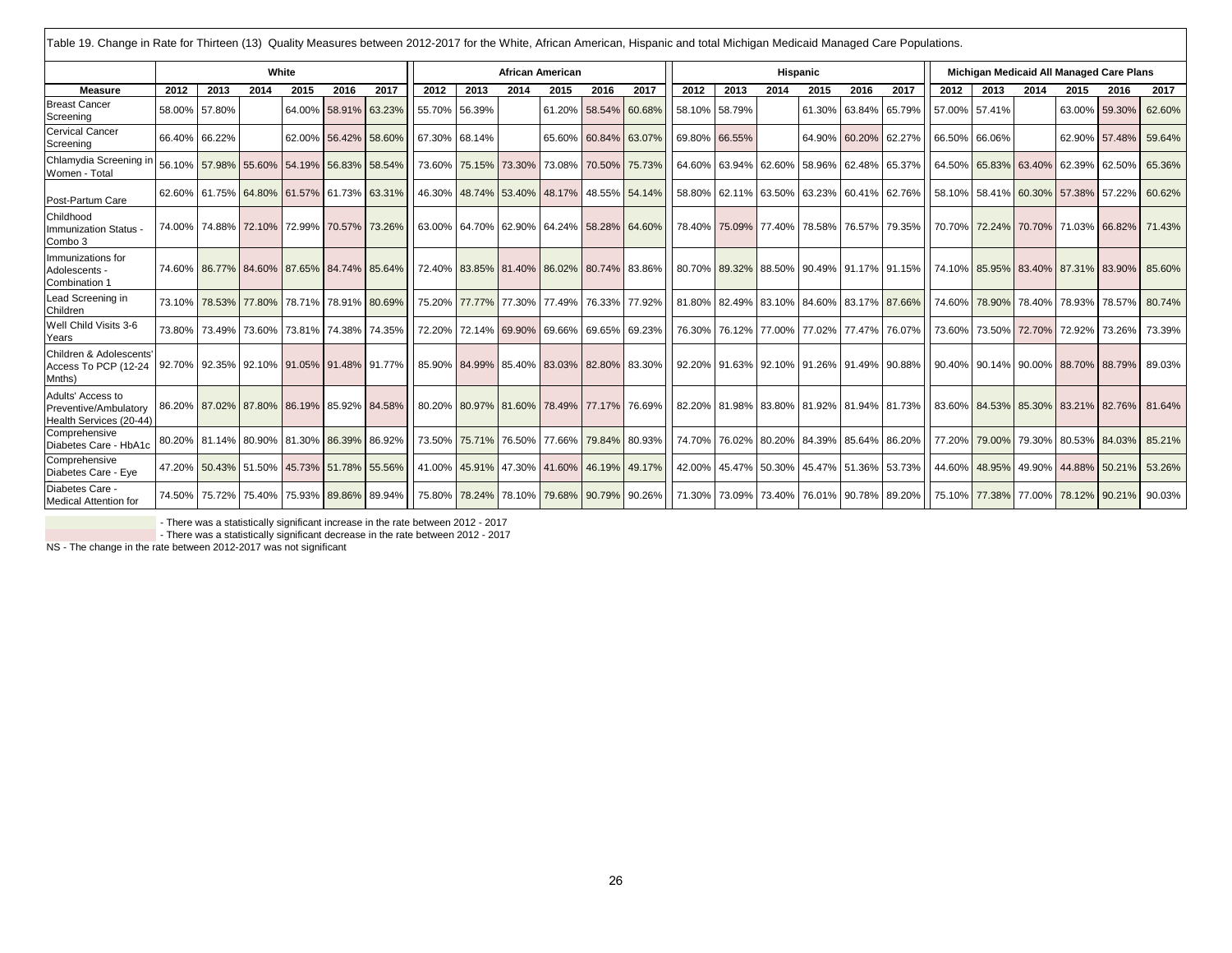





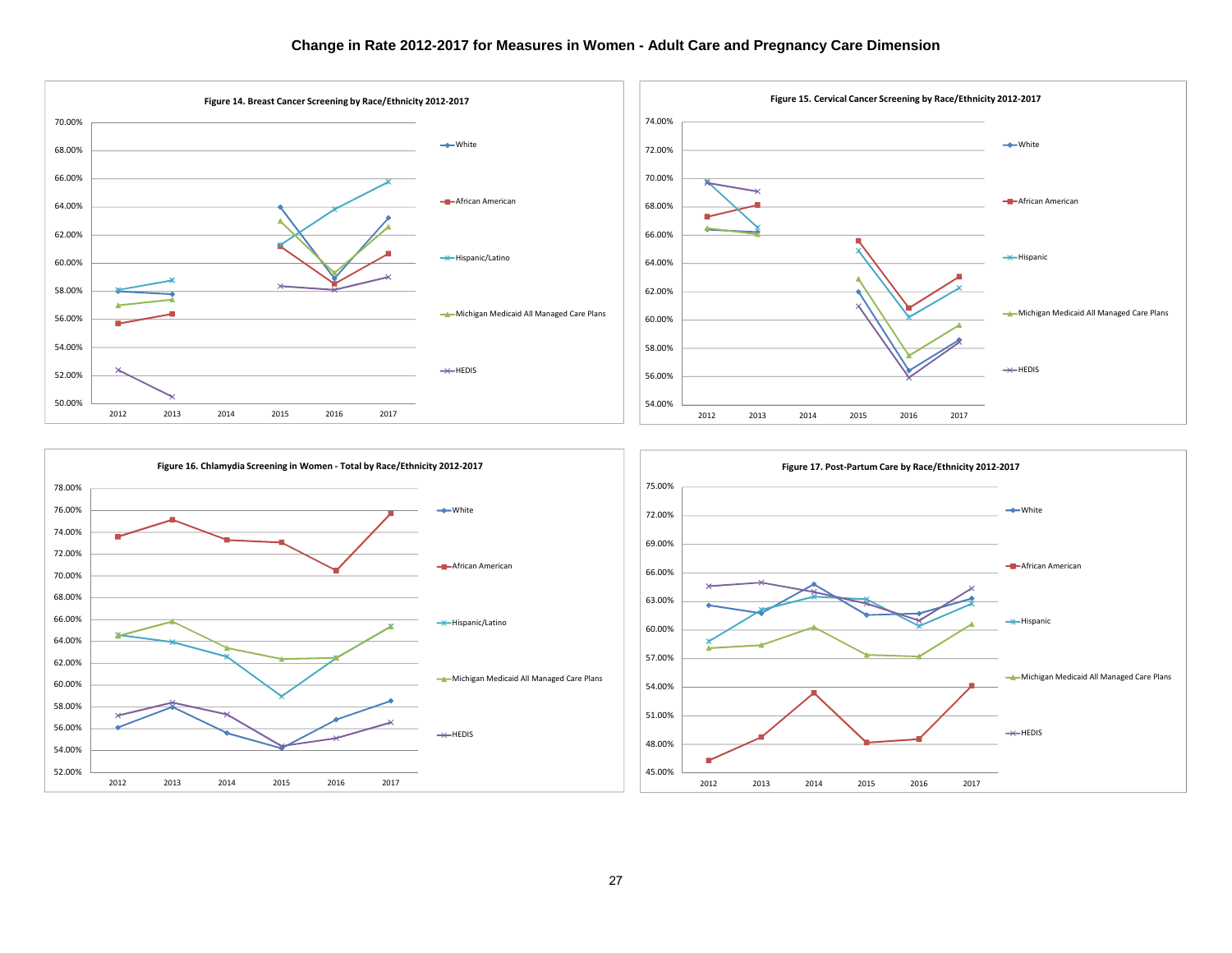





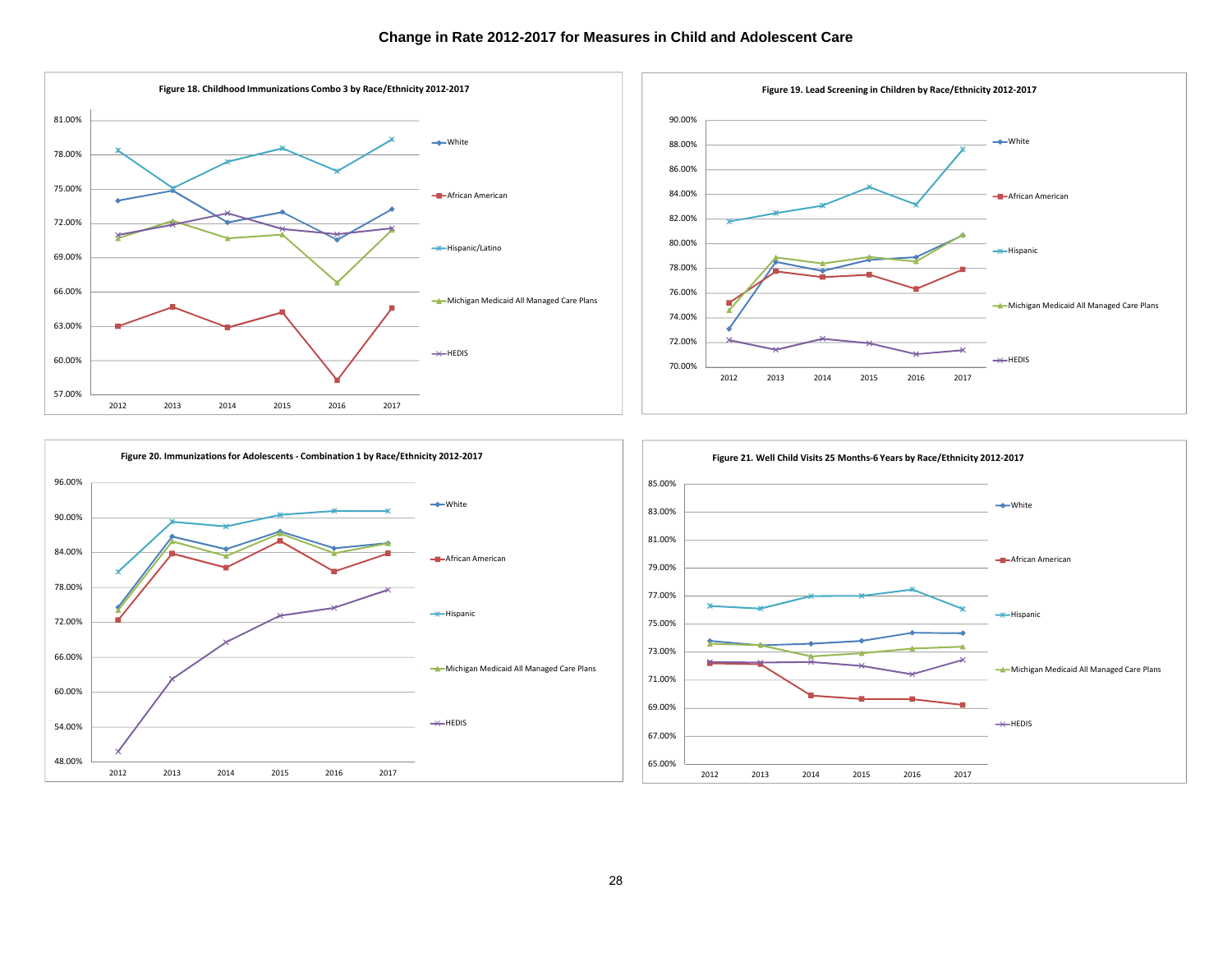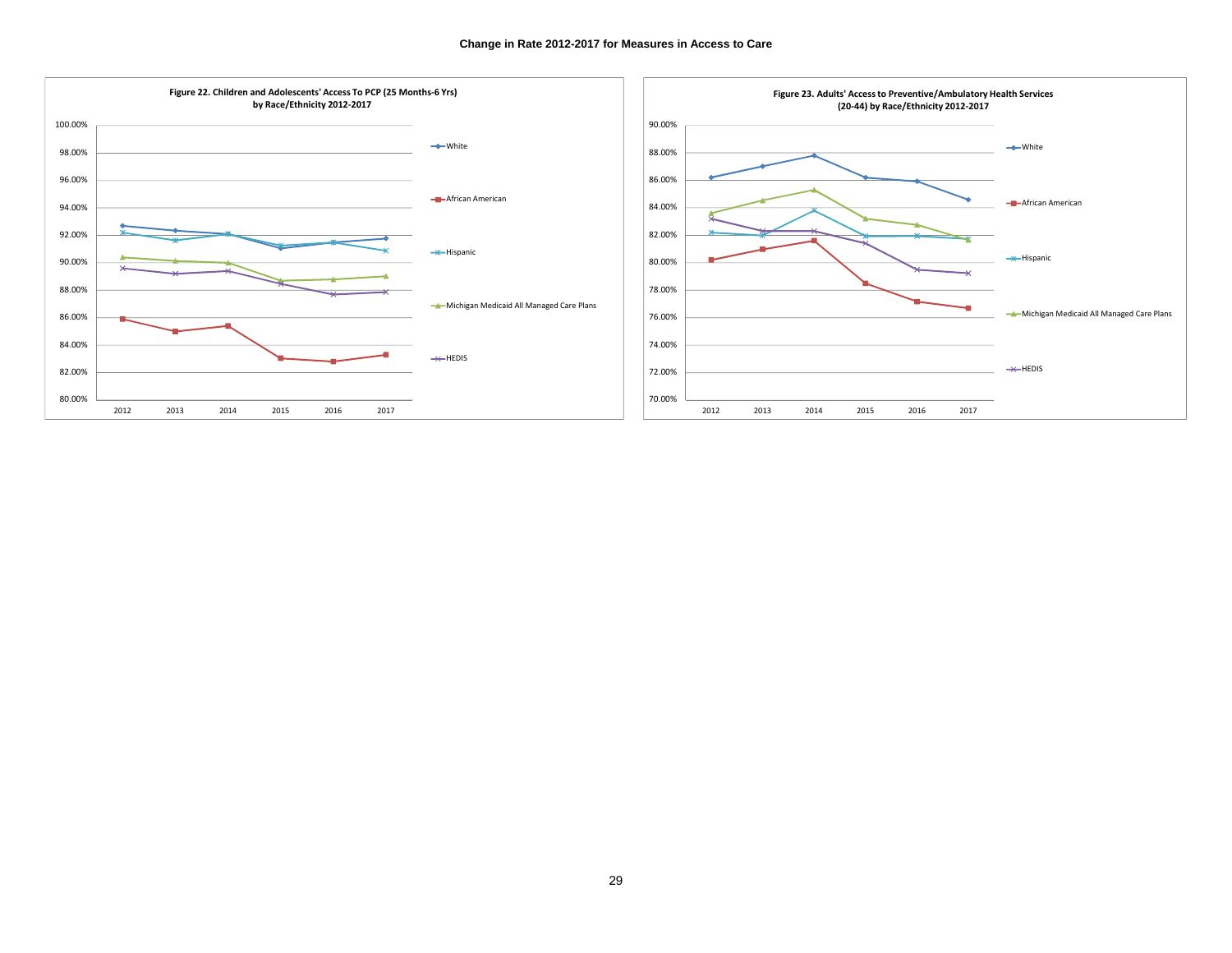

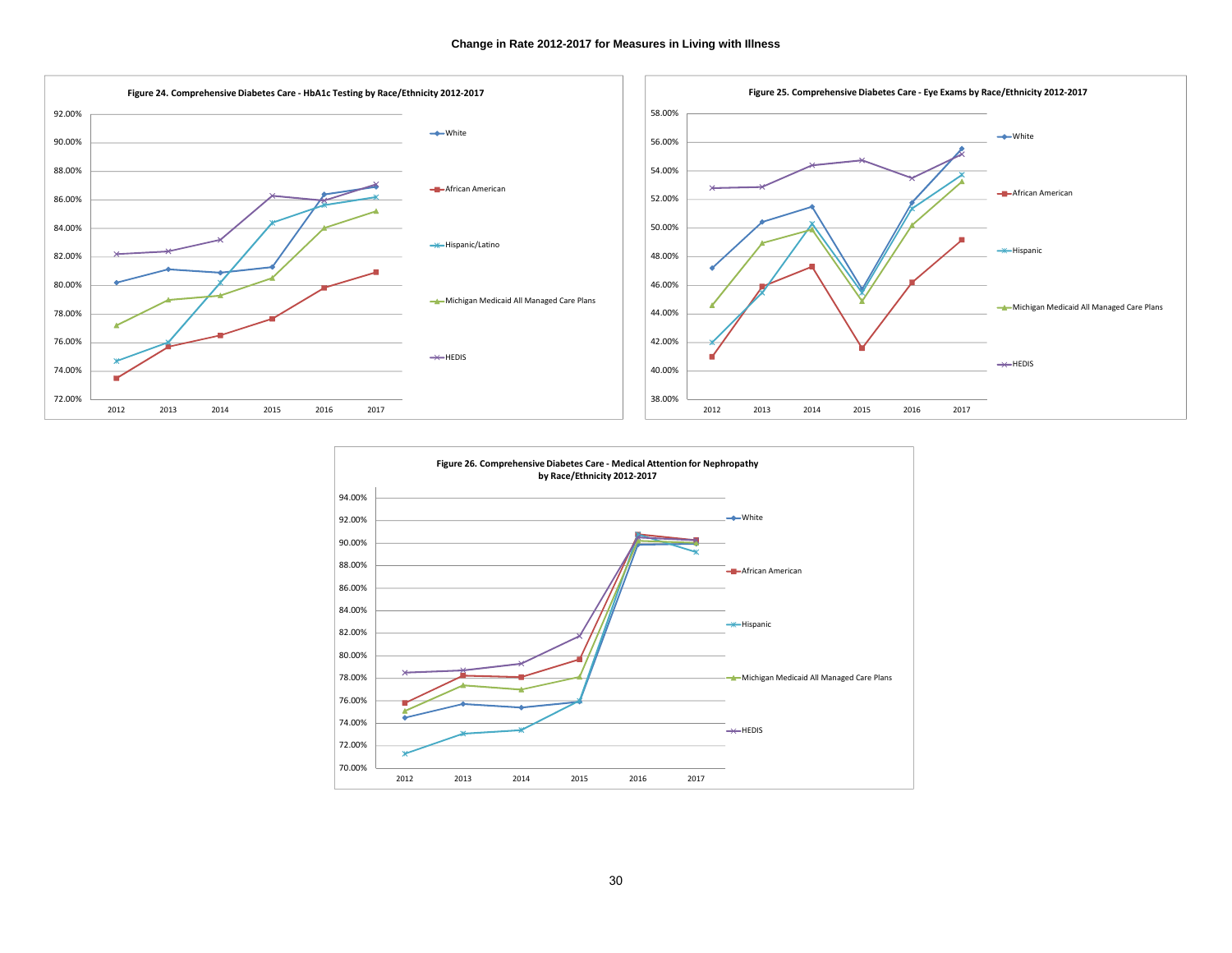### **Index of Disparity (ID) Summary Michigan Medicaid Managed Care All Plans**

| <b>Indicator</b>                                                          | Abbr.            | $2011*$ | 2012*  | 2013* | 2014   | 2015   | 2016   | 2017  |
|---------------------------------------------------------------------------|------------------|---------|--------|-------|--------|--------|--------|-------|
| <b>Breast Cancer Screening</b>                                            | <b>BCS</b>       | 4.85%   | 5.36%  | 4.79% | ---    | 4.30%  | 6.06%  | 4.05% |
| <b>Cervical Cancer Screening</b>                                          | <b>CCS</b>       | 10.04%  | 6.38%  | 4.55% | ---    | 7.88%  | 4.27%  | 3.77% |
| Chlamydia Screening in Women - Total                                      | <b>CHL</b>       | 15.57%  | 10.20% | 8.00% | 9.37%  | 14.75% | 6.86%  | 8.37% |
| <b>Post-Partum Care</b>                                                   | <b>PPC</b>       | ---     | 8.22%  | 8.32% | 10.10% | 9.99%  | 11.65% | 8.38% |
| <b>Childhood Immunizations Combo 3</b>                                    | <b>CIS</b>       | 8.95%   | 8.24%  | 8.38% | 11.70% | 5.87%  | 10.19% | 7.27% |
| <b>Immunizations for Adolescents - Combination 1</b>                      | <b>IMA</b>       | ---     | 4.17%  | 2.86% | 5.18%  | 4.86%  | 3.24%  | 3.04% |
| <b>Lead Screening in Children</b>                                         | <b>LSC</b>       | ---     | 5.36%  | 3.11% | 4.50%  | 5.58%  | 5.65%  | 4.11% |
| Well Child Visits (3-6 Years)                                             | <b>W34</b>       | ---     | 5.00%  | 4.83% | 4.76%  | 4.15%  | 4.41%  | 3.99% |
| Children and Adolescents' Access To PCP (25<br><b>Months-6 Yrs)</b>       | CAP              | 3.59%   | 2.65%  | 3.25% | 3.05%  | 3.92%  | 4.29%  | 3.61% |
| Adults' Access to Preventive/Ambulatory Health<br><b>Services (20-44)</b> | AAP              | 4.86%   | 2.73%  | 3.10% | 3.66%  | 3.40%  | 3.37%  | 2.82% |
| <b>Comprehensive Diabetes Care - HbA1c Testing</b>                        | CDC <sub>1</sub> | 4.50%   | 3.65%  | 4.07% | 3.18%  | 3.44%  | 3.62%  | 3.91% |
| <b>Comprehensive Diabetes Care - Eye Exams</b>                            | CDC <sub>2</sub> | ---     | 10.52% | 7.33% | 4.70%  | 5.19%  | 4.78%  | 4.04% |
| <b>Comprehensive Diabetes Care - Medical Attention</b><br>for Nephropathy | CDC3             | ---     | 4.33%  | 4.03% | 4.70%  | 2.33%  | 0.83%  | 1.29% |

Table 20. Index of Disparity for All Medicaid Managed Care Plans 2011-2013

\* Note for Table 20 and Figure 28:Due to methodology changes that took place in 2014, caution should be taken with comparing the Index of Disparity results from 2014 and forward with results from 2013 and earlier.

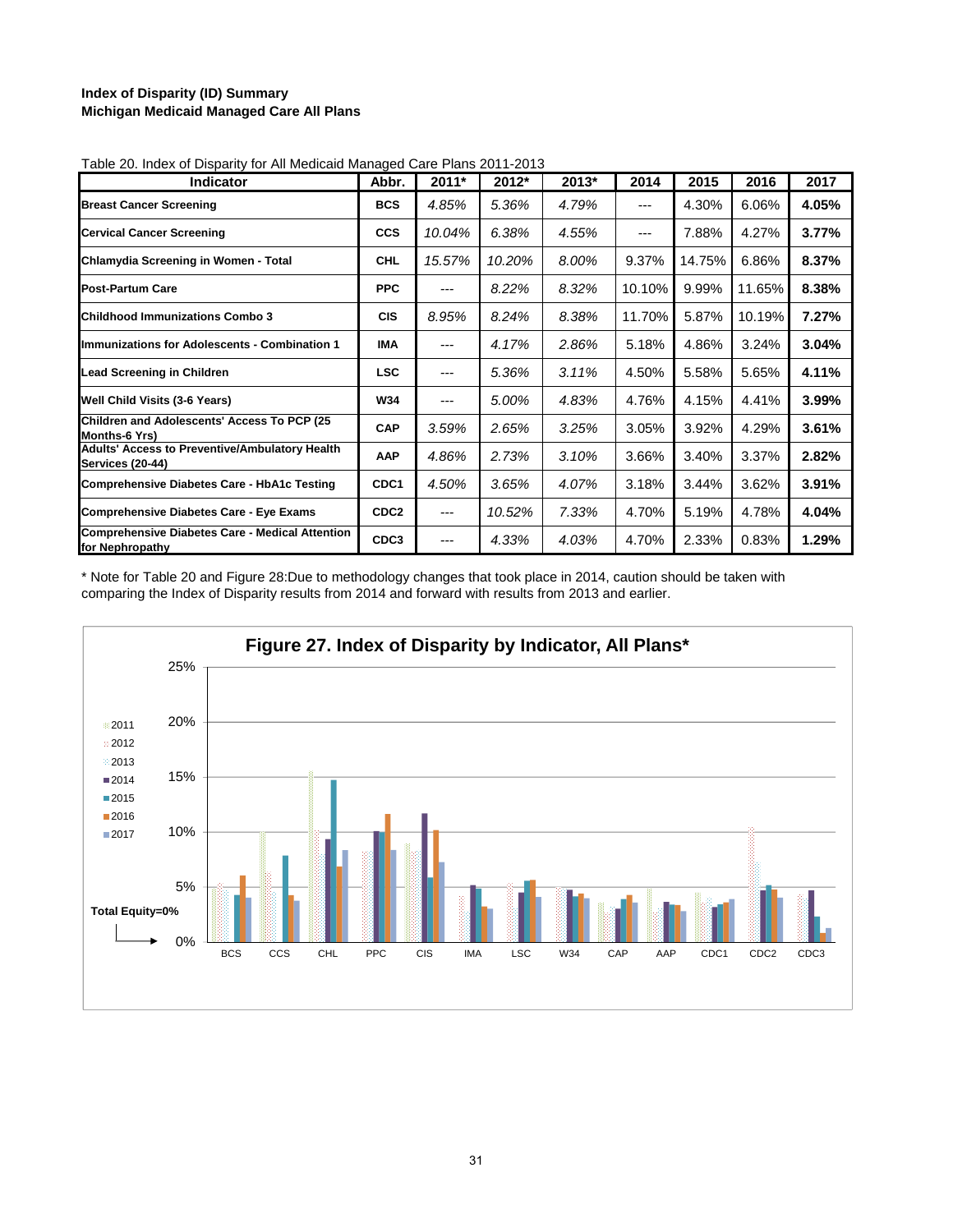## **Table 21. Confidence Intervals Michigan Medicaid All Managed Care Plans**

| Race/Ethnicity                              | $\frac{9}{6}$ | Confidence Interval |                           |
|---------------------------------------------|---------------|---------------------|---------------------------|
| <b>Breast Cancer Screening</b>              |               |                     | Lower Limit   Upper Limit |
| American Indian/ Alaska Native              | 56.10%        | 48.50%              | 63.69%                    |
| Asian American/Native Hawaiian/ O.P.I.      | 62.16%        | 57.83%              | 66.50%                    |
| African American                            | 60.66%        | 59.78%              | 61.55%                    |
| Hispanic                                    | 65.79%        | 62.34%              | 69.25%                    |
| White                                       | 63.23%        | 62.60%              | 63.85%                    |
| All Plan                                    | 62.59%        | 62.11%              | 63.07%                    |
| <b>Cervical Cancer Screening</b>            |               | <b>Lower Limit</b>  | <b>Upper Limit</b>        |
| American Indian/ Alaska Native              | 57.38%        | 54.67%              | 60.09%                    |
| Asian American/Native Hawaiian/ O.P.I.      | 61.62%        | 59.87%              | 63.37%                    |
| African American                            | 63.07%        | 62.75%              | 63.39%                    |
| Hispanic                                    | 62.27%        | 61.30%              | 63.24%                    |
| White                                       | 58.60%        | 58.37%              | 58.83%                    |
| All Plan                                    | 59.74%        | 59.56%              | 59.91%                    |
| <b>Chlamydia Screening in Women - Total</b> |               | <b>Lower Limit</b>  | <b>Upper Limit</b>        |
| American Indian/ Alaska Native              | 60.92%        | 54.73%              | 67.12%                    |
| Asian American/Native Hawaiian/ O.P.I.      | 59.59%        | 54.73%              | 64.45%                    |
| African American                            | 75.73%        | 75.14%              | 76.32%                    |
| Hispanic                                    | 65.37%        | 63.70%              | 67.04%                    |
| White                                       | 58.54%        | 57.98%              | 59.10%                    |
| All Plan                                    | 65.23%        | 64.84%              | 65.62%                    |
| <b>Post-Partum Care</b>                     |               | <b>Lower Limit</b>  | <b>Upper Limit</b>        |
| American Indian/ Alaska Native              | 57.82%        | 49.84%              | 65.81%                    |
| Asian American/Native Hawaiian/ O.P.I.      | 71.92%        | 66.76%              | 77.07%                    |
| African American                            | 54.14%        | 53.17%              | 55.12%                    |
| Hispanic                                    | 62.76%        | 60.58%              | 64.94%                    |
| White                                       | 63.31%        | 62.60%              | 64.03%                    |
| All Plan                                    | 60.62%        | 60.08%              | 61.15%                    |
| <b>Childhood Immunizations Combo 3</b>      |               | <b>Lower Limit</b>  | <b>Upper Limit</b>        |
| American Indian/ Alaska Native              | 71.11%        | 61.75%              | 80.48%                    |
| Asian American/Native Hawaiian/ O.P.I.      | 80.51%        | 75.45%              | 85.56%                    |
| African American                            | 64.60%        | 63.42%              | 65.79%                    |
| Hispanic                                    | 79.35%        | 77.50%              | 81.20%                    |
| White                                       | 73.26%        | 72.45%              | 74.06%                    |
| All Plan                                    | 71.43%        | 70.85%              | 72.02%                    |
| <b>Adolescent Immunizations Combo 1</b>     |               | <b>Lower Limit</b>  | <b>Upper Limit</b>        |
| American Indian/ Alaska Native              | 81.33%        | 72.51%              | 90.15%                    |
| Asian American/Native Hawaiian/ O.P.I.      | 86.70%        | 83.27%              | 90.13%                    |
| African American                            | 83.86%        | 83.00%              | 84.72%                    |
| Hispanic                                    | 91.15%        | 89.87%              | 92.42%                    |
| White                                       | 85.64%        | 85.04%              | 86.25%                    |
| All Plan                                    | 85.32%        | 84.87%              | 85.77%                    |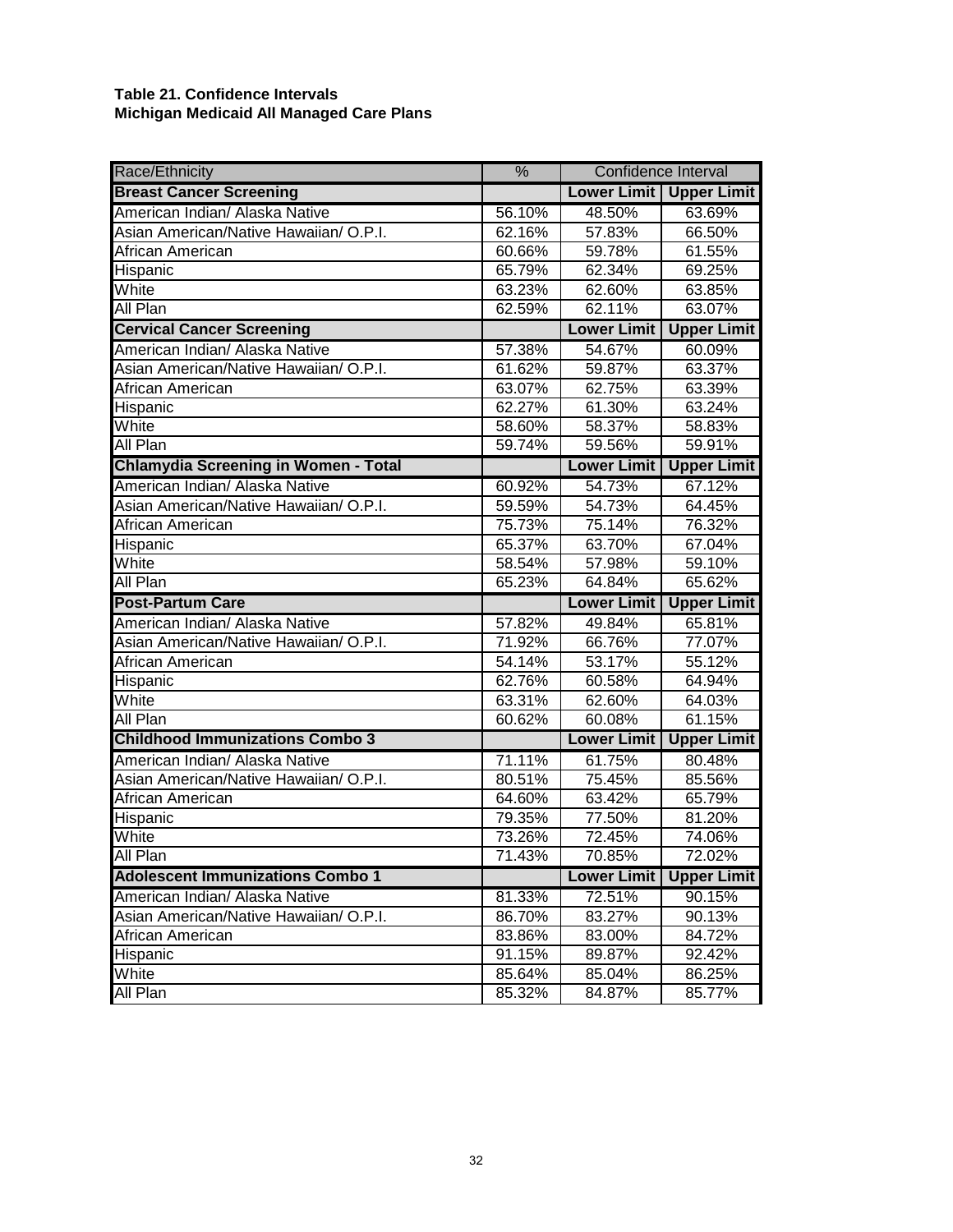| <b>Lead Screening in Children</b>                     |        | <b>Lower Limit</b> | <b>Upper Limit</b> |
|-------------------------------------------------------|--------|--------------------|--------------------|
| American Indian/ Alaska Native                        | 81.11% | 73.02%             | 89.20%             |
| Asian American/Native Hawaiian/ O.P.I.                | 86.55% | 82.22%             | 90.89%             |
| African American                                      | 77.92% | 76.89%             | 78.95%             |
| Hispanic                                              | 87.66% | 86.16%             | 89.17%             |
| White                                                 | 80.69% | 79.97%             | 81.41%             |
| All Plan                                              | 80.52% | 80.00%             | 81.04%             |
| <b>Well Child Visits 3-6 years</b>                    |        | <b>Lower Limit</b> | <b>Upper Limit</b> |
| American Indian/ Alaska Native                        | 72.67% | 68.74%             | 76.60%             |
| Asian American/Native Hawaiian/ O.P.I.                | 79.22% | 77.12%             | 81.32%             |
| African American                                      | 69.23% | 68.76%             | 69.70%             |
| Hispanic                                              | 76.07% | 75.24%             | 76.90%             |
| White                                                 | 74.35% | 74.01%             | 74.70%             |
| <b>All Plan</b>                                       | 73.13% | 72.88%             | 73.38%             |
| Children and Adolescents' Access To PCP (25           |        |                    |                    |
| <b>Months-6 Yrs)</b>                                  |        | Lower Limit        | <b>Upper Limit</b> |
| American Indian/ Alaska Native                        | 90.99% | 88.65%             | 93.32%             |
| Asian American/Native Hawaiian/ O.P.I.                | 92.96% | 91.74%             | 94.17%             |
| African American                                      | 83.30% | 82.95%             | 83.64%             |
| Hispanic                                              | 90.88% | 90.38%             | 91.39%             |
| White                                                 | 91.77% | 91.58%             | 91.97%             |
| All Plan                                              | 89.08% | 88.92%             | 89.24%             |
| <b>Adults' Access to Preventive/Ambulatory Health</b> |        |                    |                    |
| <b>Services (20-44)</b>                               |        | Lower Limit        | <b>Upper Limit</b> |
| American Indian/ Alaska Native                        | 85.09% | 83.23%             | 86.96%             |
| Asian American/Native Hawaiian/ O.P.I.                | 81.85% | 80.54%             | 83.15%             |
| African American                                      | 76.69% | 76.42%             | 76.95%             |
| Hispanic                                              | 81.73% | 81.05%             | 82.41%             |
| White                                                 | 84.58% | 84.42%             | 84.74%             |
| All Plan                                              | 81.68% | 81.55%             | 81.81%             |
| <b>Comprehensive Diabetes Care - HbA1c Testing</b>    |        | Lower Limit        | <b>Upper Limit</b> |
| American Indian/ Alaska Native                        | 90.14% | 86.67%             | 93.61%             |
| Asian American/Native Hawaiian/ O.P.I.                | 89.48% | 87.70%             | 91.25%             |
| African American                                      | 80.93% | 80.40%             | 81.45%             |
| Hispanic                                              | 86.20% | 84.81%             | 87.59%             |
| White                                                 | 86.92% | 86.56%             | 87.27%             |
| All Plan                                              | 85.06% | 84.79%             | 85.33%             |
| <b>Comprehensive Diabetes Care - Eye Exams</b>        |        | <b>Lower Limit</b> | <b>Upper Limit</b> |
| American Indian/ Alaska Native                        | 54.58% | 48.79%             | 60.37%             |
| Asian American/Native Hawaiian/ O.P.I.                | 56.17% | 53.31%             | 59.04%             |
| African American                                      | 49.17% | 48.49%             | 49.84%             |
| Hispanic                                              | 53.73% | 51.71%             | 55.74%             |
| White                                                 | 55.56% | 55.04%             | 56.08%             |
| All Plan                                              | 53.36% | 52.98%             | 53.74%             |
| <b>Comprehensive Diabetes Care - Medical</b>          |        |                    |                    |
| <b>Attention for Nephropathy</b>                      |        | <b>Lower Limit</b> | <b>Upper Limit</b> |
| American Indian/ Alaska Native                        | 92.96% | 89.98%             | 95.93%             |
| Asian American/Native Hawaiian/ O.P.I.                | 88.26% | 86.40%             | 90.12%             |
| African American                                      | 90.26% | 89.86%             | 90.66%             |
| Hispanic                                              | 89.20% | 87.95%             | 90.46%             |
| White                                                 | 89.94% | 89.63%             | 90.26%             |
| All Plan                                              | 90.02% | 89.79%             | 90.24%             |